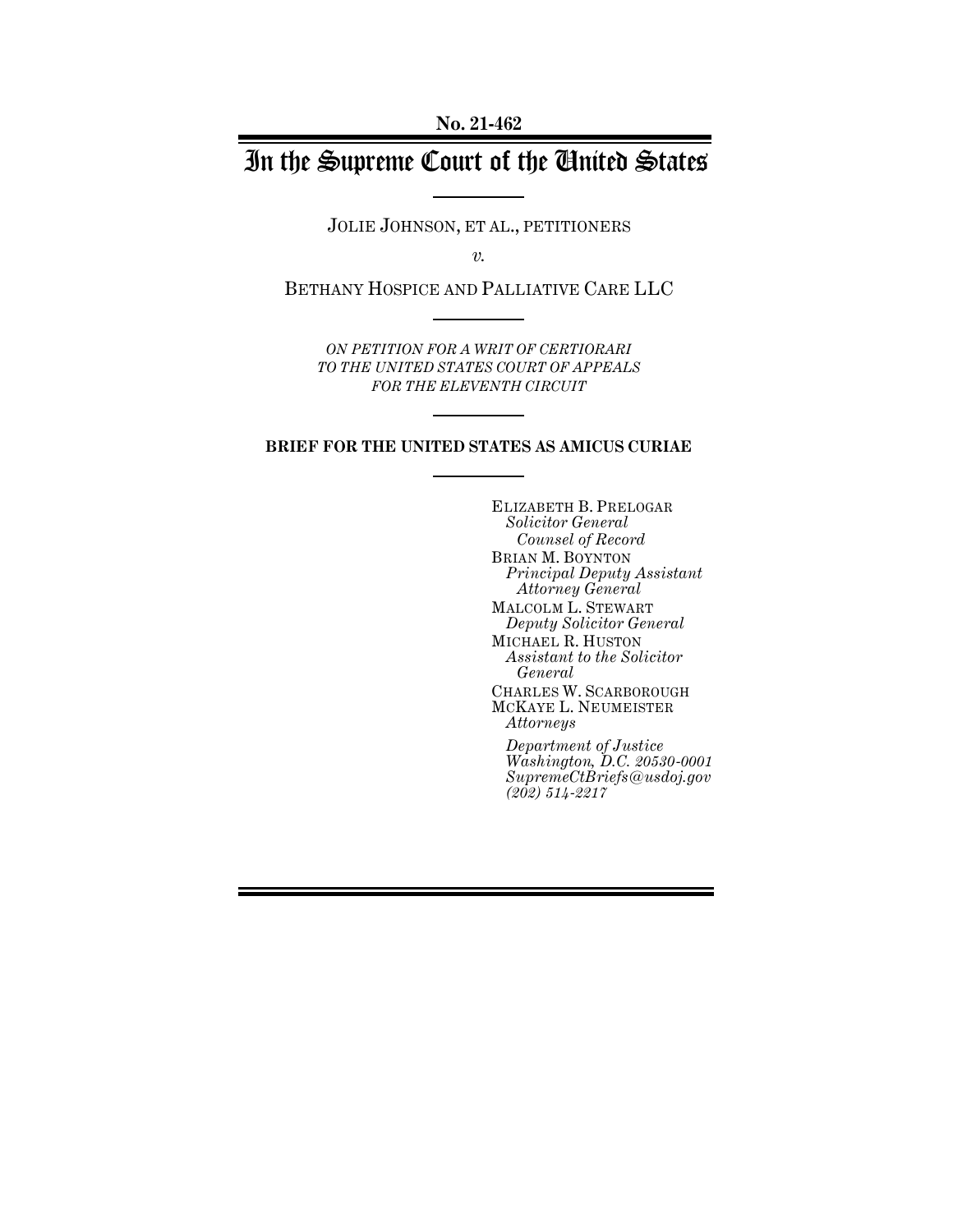## **QUESTION PRESENTED**

Whether petitioners' complaint in their qui tam action under the False Claims Act, 31 U.S.C. 3729 *et seq.*, pleaded the defendant's submission to the government of false claims for payment with sufficient particularity to satisfy Federal Rule of Civil Procedure  $9(b)$ .

(I)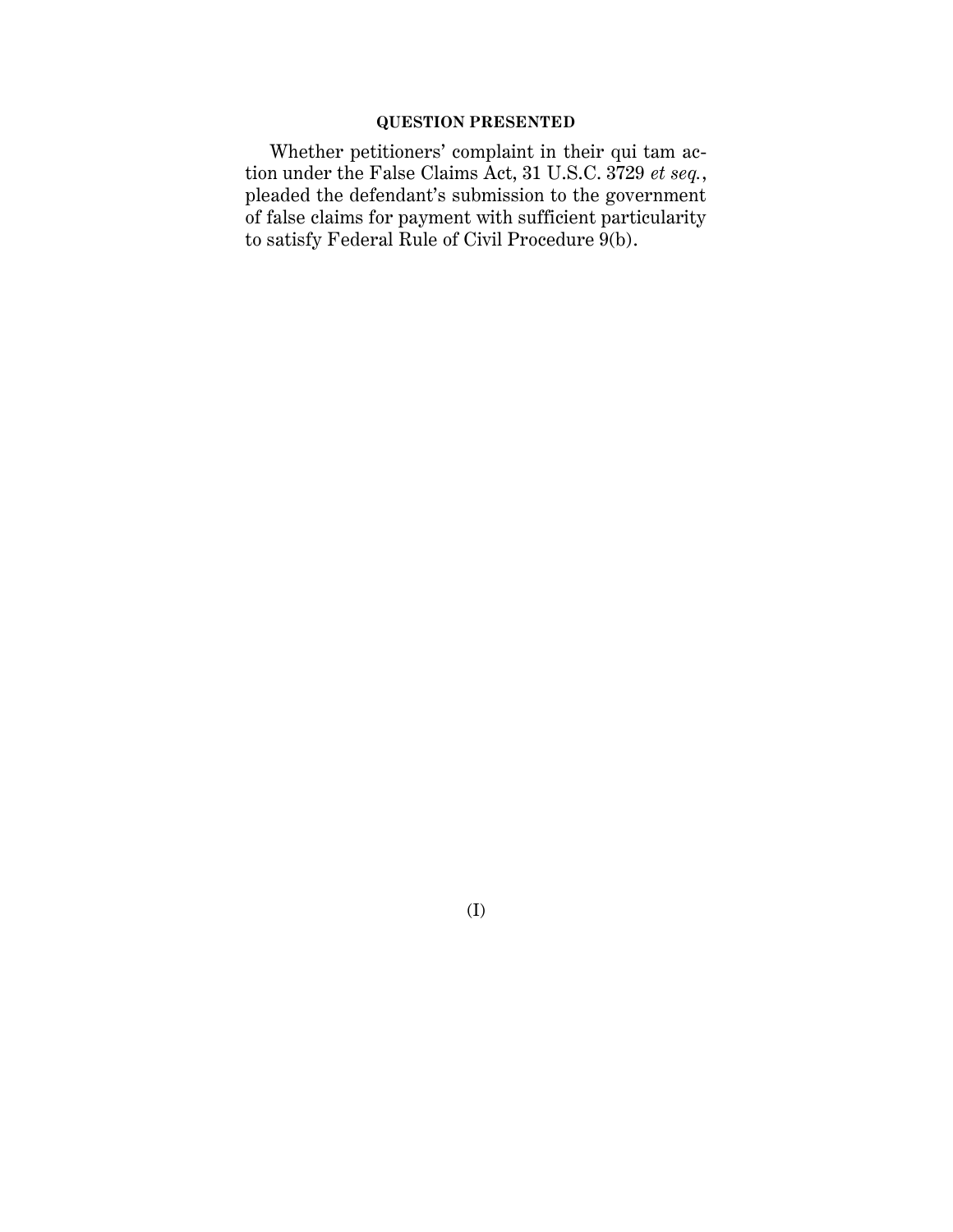## **TABLE OF CONTENTS**

Page

| A. The court of appeals held that an FCA relator<br>must plead facts with some indicia of reliability<br>showing the defendant's submission of false |  |
|------------------------------------------------------------------------------------------------------------------------------------------------------|--|
| B. The courts of appeals have largely converged<br>on the Rule 9(b) pleading standard in FCA                                                         |  |
| C. The court of appeals' decision does not warrant                                                                                                   |  |
|                                                                                                                                                      |  |

## **TABLE OF AUTHORITIES**

## Cases:

## (III)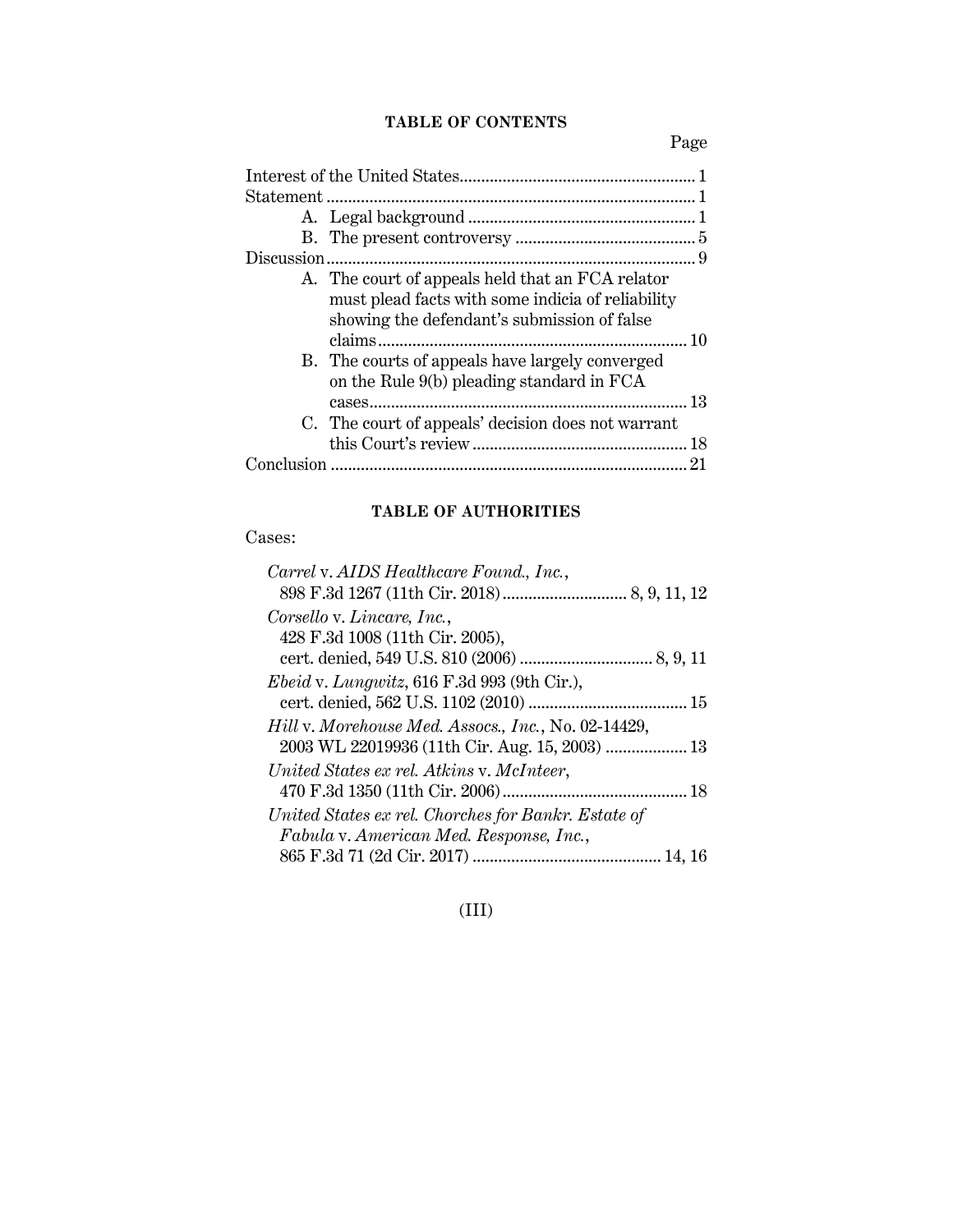| Cases—Continued:                                                                                  | Page |
|---------------------------------------------------------------------------------------------------|------|
| United States ex rel. Clausen v.                                                                  |      |
| Laboratory Corp. of America, Inc.,                                                                |      |
| 290 F.3d 1301 (11th Cir. 2002),                                                                   |      |
|                                                                                                   |      |
| United States ex rel. Customs Fraud Investigations,                                               |      |
| LLC. v. Victaulic Co., 839 F.3d 242 (3d Cir. 2016),                                               |      |
|                                                                                                   |      |
| United States ex rel. Grant v. United Airlines Inc.,                                              |      |
|                                                                                                   |      |
| United States ex rel. Greenfield v. Medco Health<br>Solutions, Inc., 880 F.3d 89 (3d Cir. 2018) 4 |      |
| United States ex rel. Grubbs v. Kanneganti,                                                       |      |
|                                                                                                   |      |
| United States ex rel. Heath v. AT&T, Inc.,                                                        |      |
| 791 F.3d 112 (D.C. Cir. 2015),                                                                    |      |
|                                                                                                   |      |
| United States ex rel. Mamalakis v. Anesthetix                                                     |      |
|                                                                                                   |      |
| United States ex rel. Mastej v. Health Mgmt.                                                      |      |
| Assocs., Inc., 591 Fed. Appx. 693 (11th Cir. 2014),                                               |      |
|                                                                                                   |      |
| United States ex rel. Matheny v.                                                                  |      |
| Medco Health Solutions, Inc.,                                                                     |      |
|                                                                                                   |      |
| United States ex rel. Nargol v. DePuy Orthopaedics,                                               |      |
| <i>Inc.</i> , 865 F.3d 29 (1st Cir. 2017),                                                        |      |
|                                                                                                   |      |
| United States ex rel. Nathan v. Takeda Pharms.                                                    |      |
|                                                                                                   |      |
| United States ex rel. Polukoff v. St. Mark's Hosp.,                                               |      |
|                                                                                                   |      |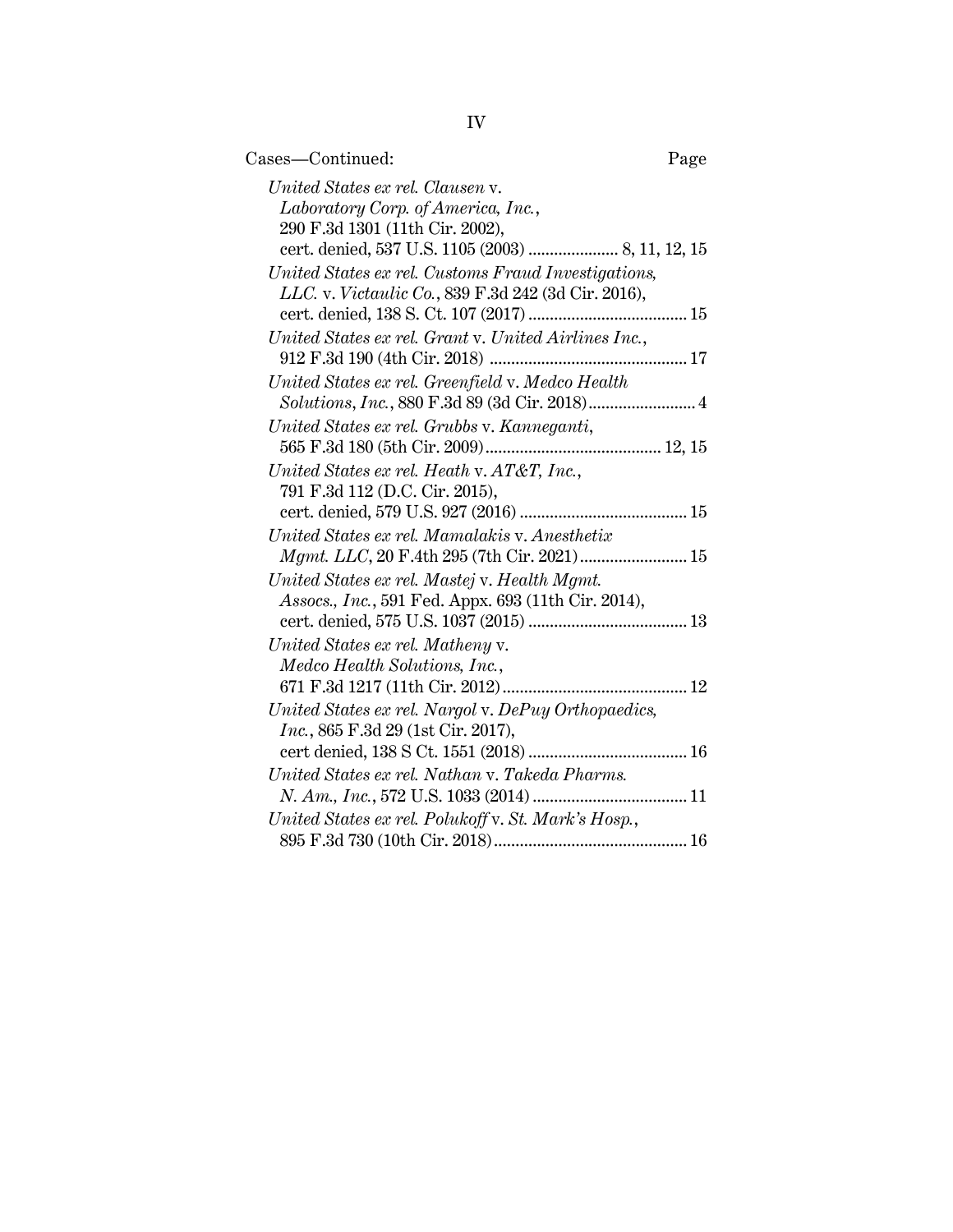| Cases—Continued:                                   |  |
|----------------------------------------------------|--|
| United States ex rel. Prather v. Brookdale         |  |
| Senior Living Communities, Inc.,                   |  |
|                                                    |  |
| United States ex rel. Strubbe v. Crawford County   |  |
| Mem'l Hosp., 915 F.3d 1158 (8th Cir.),             |  |
|                                                    |  |
| United States ex rel. Walker v. R&F Props. of      |  |
| Lake County, Inc., 433 F.3d 1349 (11th Cir. 2005), |  |
|                                                    |  |
|                                                    |  |

Statutes, regulations, and rule:

| Patient Protection and Affordable Care Act, Pub. L. |  |
|-----------------------------------------------------|--|
|                                                     |  |
|                                                     |  |
|                                                     |  |
|                                                     |  |
|                                                     |  |
|                                                     |  |
|                                                     |  |
|                                                     |  |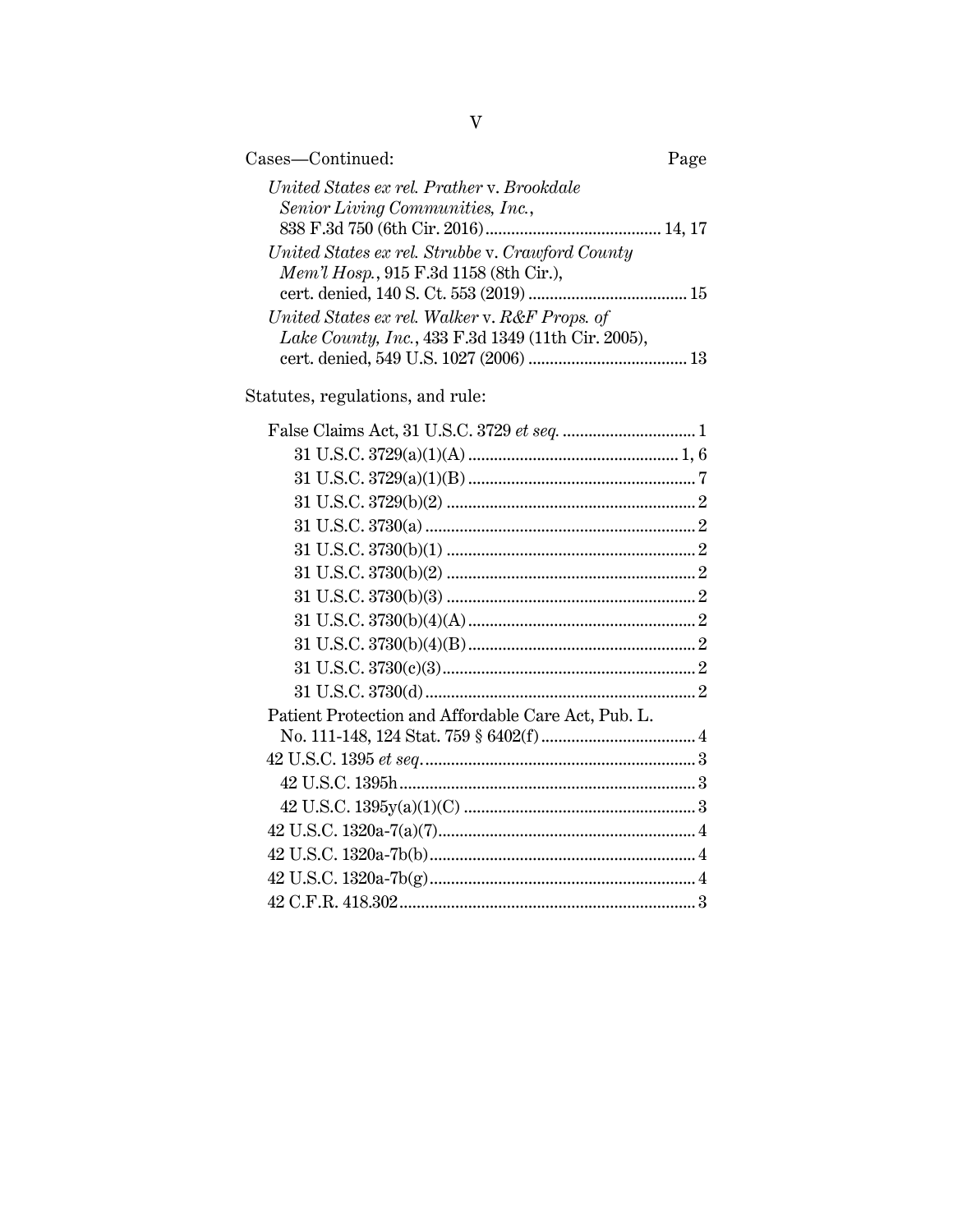| Rule-Continued:                                                                                                | Page |  |  |
|----------------------------------------------------------------------------------------------------------------|------|--|--|
|                                                                                                                |      |  |  |
| Miscellaneous:                                                                                                 |      |  |  |
| U.S. Dep't of Justice, <i>Justice Department Recovers</i><br>over \$2.2 Billion from False Claims Act Cases in |      |  |  |
| Fiscal Year 2020 (Jan. 14, 2021),                                                                              |      |  |  |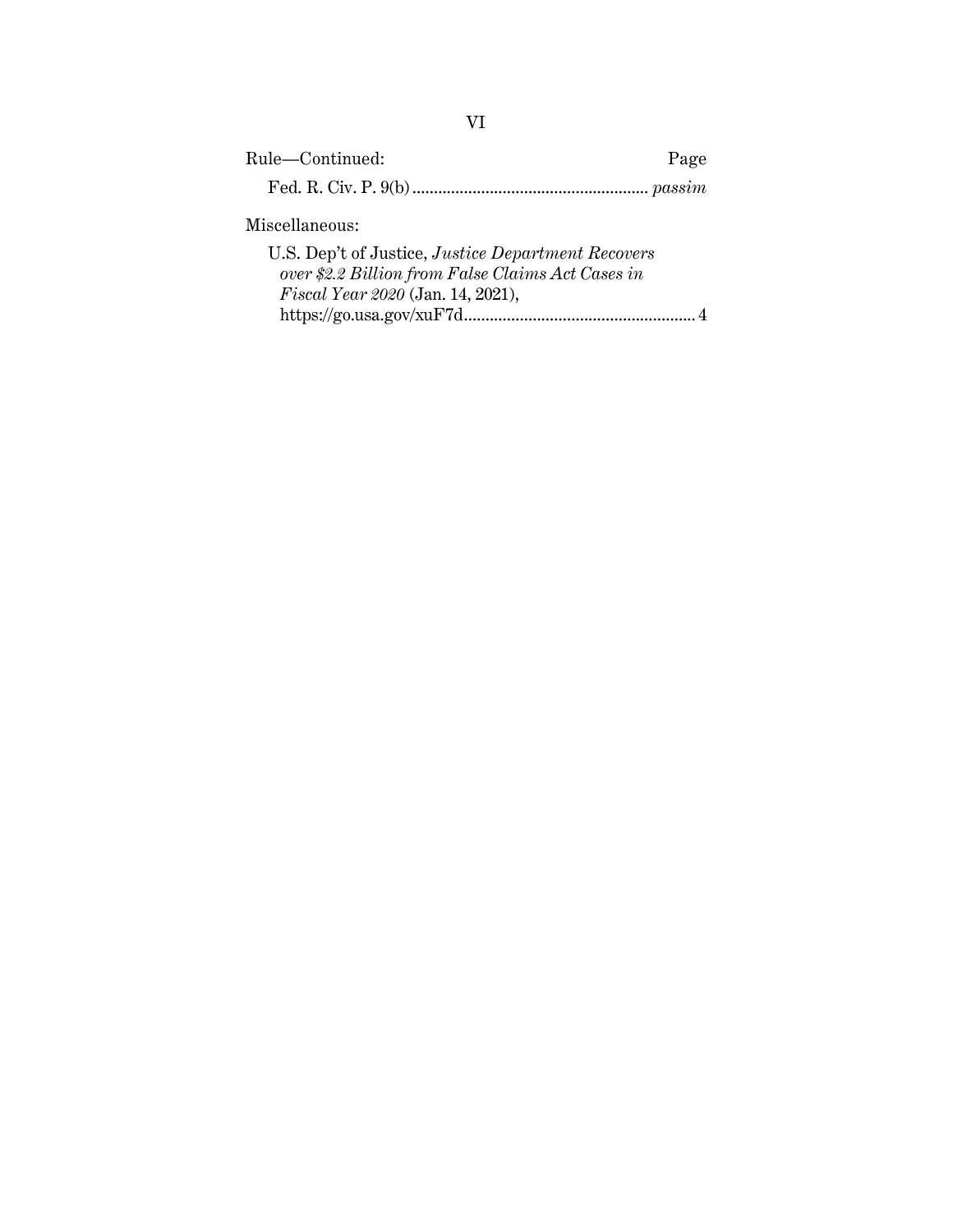## In the Supreme Court of the United States

No. 21-462

JOLIE JOHNSON, ET AL., PETITIONERS

*v.*

BETHANY HOSPICE AND PALLIATIVE CARE LLC

*ON PETITION FOR A WRIT OF CERTIORARI TO THE UNITED STATES COURT OF APPEALS FOR THE ELEVENTH CIRCUIT*

#### **BRIEF FOR THE UNITED STATES AS AMICUS CURIAE**

#### **INTEREST OF THE UNITED STATES**

<span id="page-6-0"></span>This brief is submitted in response to the Court's order inviting the Solicitor General to express the views of the United States. In the view of the United States, the petition for a writ of certiorari should be denied.

### **STATEMENT**

#### <span id="page-6-2"></span><span id="page-6-1"></span>**A. Legal Background**

1. The False Claims Act (FCA or Act), 31 U.S.C. 3729 *et seq.*, imposes civil liability for a variety of deceptive practices involving government funds and property. *Inter alia*, the Act imposes liability on any person who "knowingly presents, or causes to be presented, a false or fraudulent claim for payment or approval." 31 U.S.C.  $3729(a)(1)(A)$ . The "claim[s]" subject to the FCA include "any request or demand \* \* \* for money

(1)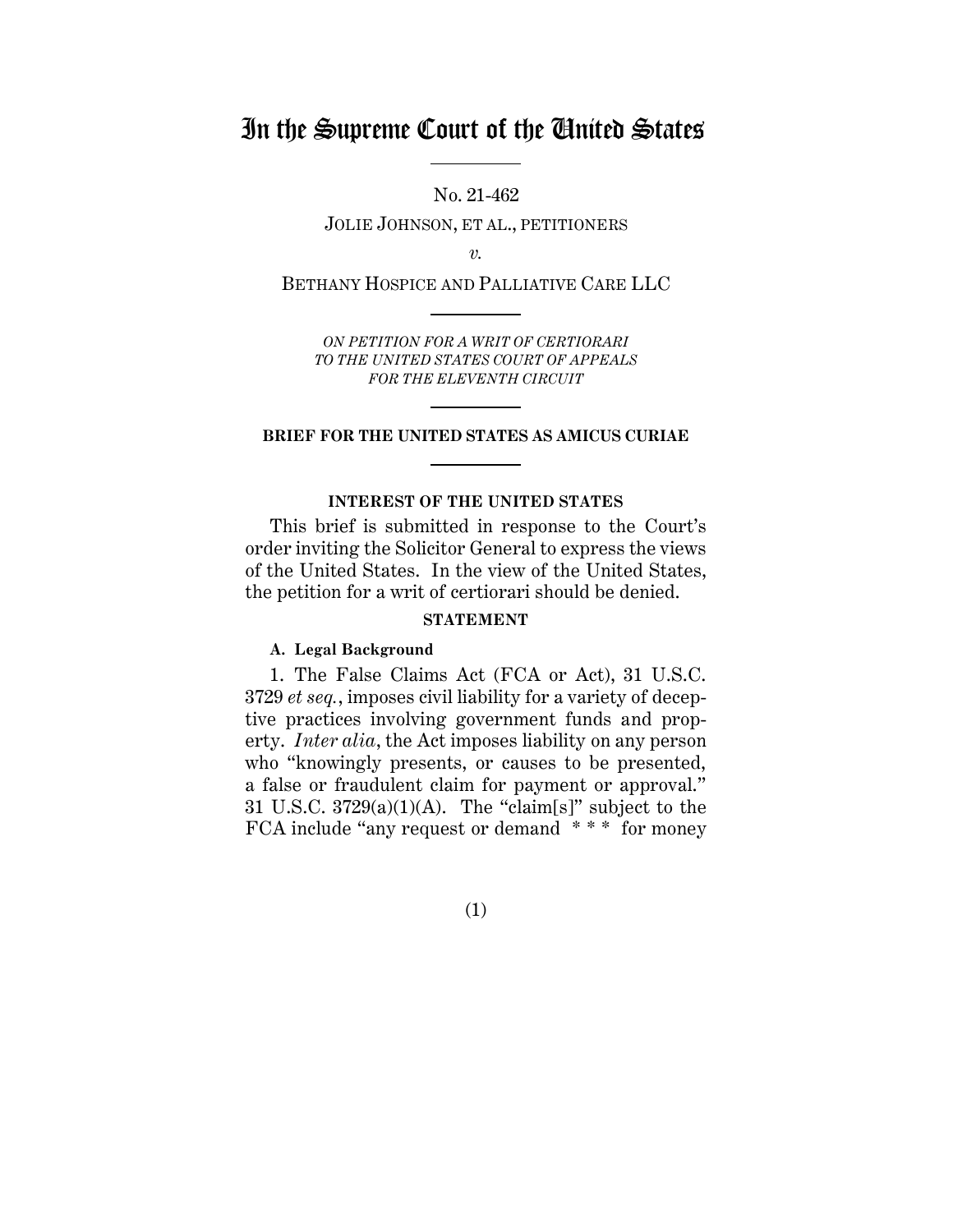or property" that is "presented to an officer, employee, or agent of the United States." 31 U.S.C. 3729(b)(2).

The Attorney General may bring a civil action if he finds that a person has violated the FCA. 31 U.S.C.  $3730(a)$ . Alternatively, the Act permits private parties (known as relators) to bring suit "in the name of the Government" against persons who have violated the Act, 31 U.S.C. 3730(b)(1), through a mechanism commonly known as a "qui tam" action. When a qui tam suit is filed, the government may "elect to intervene and proceed with the action" during an initial 60-day period (which may be extended "for good cause shown") while the relator's complaint remains under seal. 31 U.S.C. 3730(b)(2) and (3). If the government intervenes during the seal period, "the action shall be conducted by the Government." 31 U.S.C.  $3730(b)(4)(A)$ . If the government declines to intervene, the relator may proceed with the litigation, 31 U.S.C.  $3730(b)(4)(B)$ , though the district court "may nevertheless permit the Government to intervene at a later date upon a showing of good cause," 31 U.S.C.  $3730(c)(3)$ . If a qui tam action results in the recovery of damages or civil penalties, the award is divided between the government and the relator. 31 U.S.C. 3730(d).

2. This qui tam action alleges that respondent, a provider of hospice services, unlawfully paid kickbacks to doctors in exchange for referring patients to respondent's facilities. Respondent then allegedly violated the FCA by submitting claims for reimbursement by federal healthcare programs for patients who had been unlawfully referred to it in violation of the federal antikickback statute.

a. Medicare provides federally funded health insurance to eligible elderly and disabled persons. See 42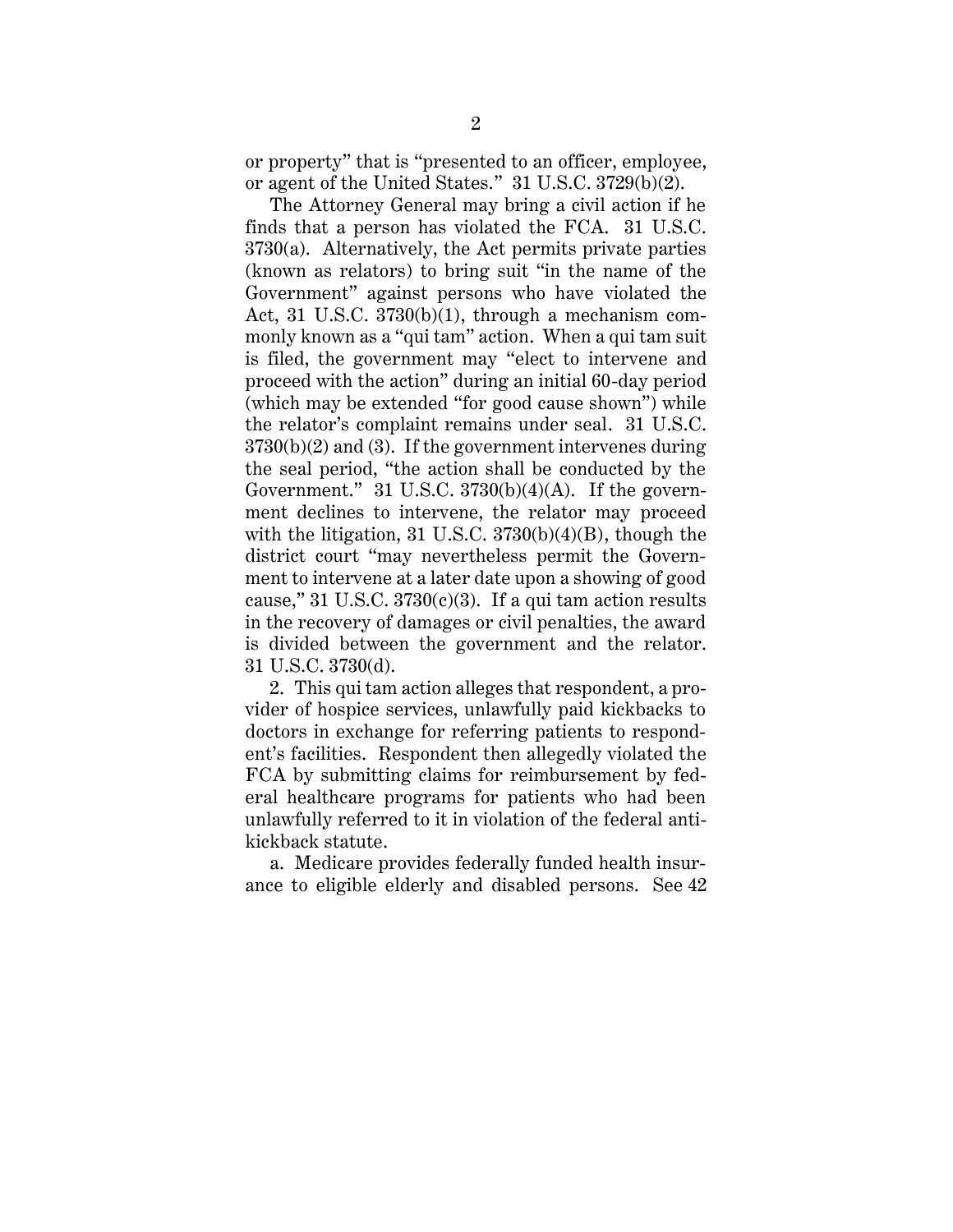U.S.C. 1395 *et seq*. 1 In general, when a healthcare provider performs a Medicare-covered service for an eligible patient, the provider submits a claim for payment to a federal contractor, which reimburses the provider for the service in accordance with the Medicare Act and applicable regulations. See 42 U.S.C. 1395h.

In the context of hospice care, Medicare pays for services that are "reasonable and necessary for the palliation or management of [a patient's] terminal illness." 42 U.S.C. 1395y(a)(1)(C). Medicare contractors reimburse hospice providers at fixed per-diem, per-patient rates for established categories of care. See 42 C.F.R. 418.302. Hospice providers may bill the government using Form 1500, which requires the provider to certify that every claim "complies with all applicable \* \* \* laws, regulations, and program instructions for payment[,] including but not limited to the Federal antikickback statute." Centers for Medicare & Medicaid Services (CMS), Health Insurance Claim Form 2, https://go.usa.gov/xuFsq. 2

b. The Anti-Kickback Statute (AKS) prohibits any person from, *inter alia*, "knowingly and willfully offer[ing] or pay[ing] any remuneration (including any kickback, bribe, or rebate), directly or indirectly,

<sup>&</sup>lt;sup>1</sup> Some of respondent's claims for reimbursement in this case concerned patients covered by Medicaid, rather than Medicare. But the lower courts found "no meaningful distinction between" the two programs for purposes of this case, Pet. App. 18a n.3, so the courts referred only to Medicare "[f]or simplicity," *id.* at 4a n.4. This brief does the same.

<sup>2</sup> Some healthcare providers submit claims only electronically, rather than on Form 1500. Providers wishing to submit claims electronically must certify that they will submit only claims that "are accurate, complete, and truthful." CMS, Electronic Data Interchange (EDI) Enrollment Form 2, https://go.usa.gov/xJq7v.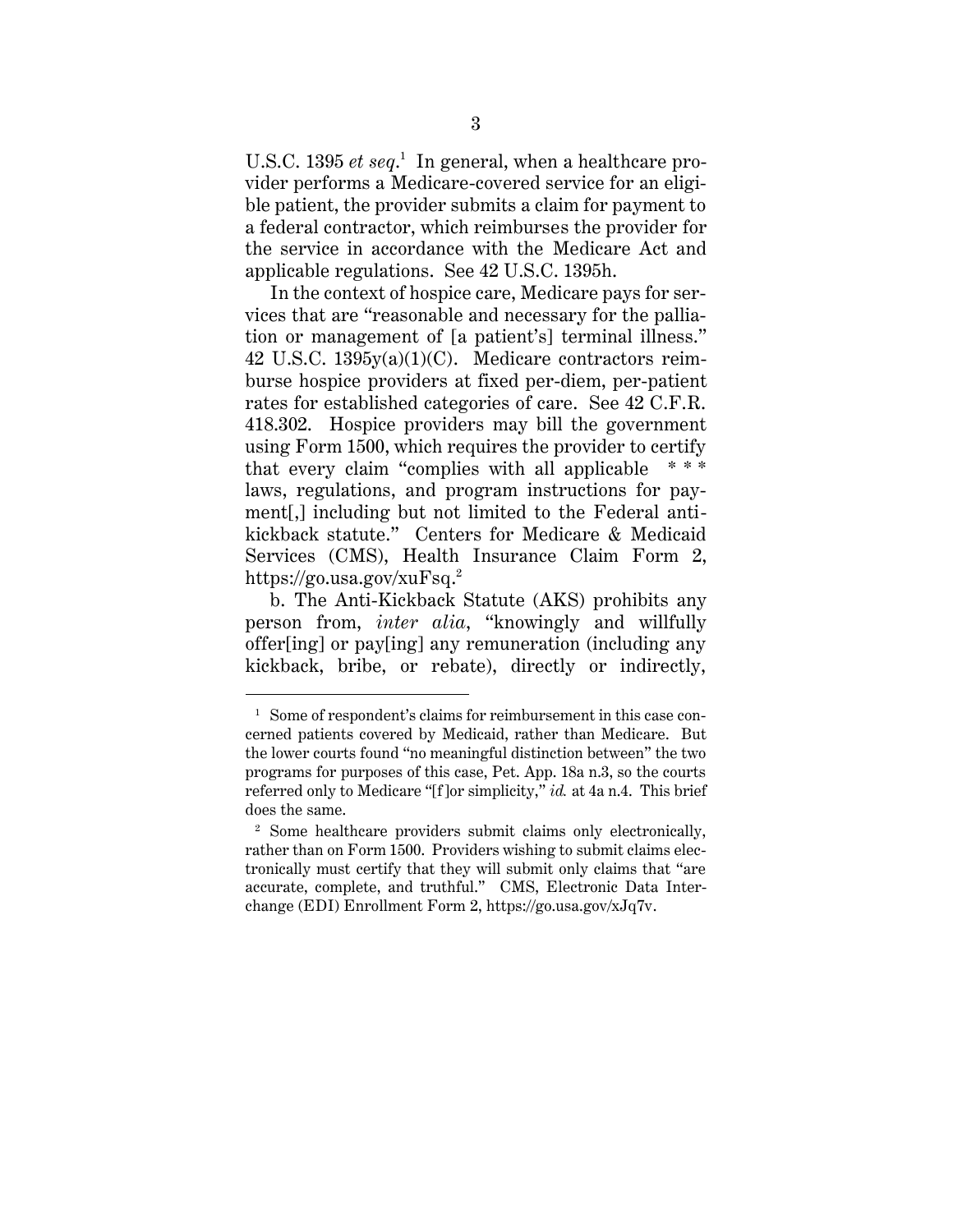overtly or covertly, in cash or in kind[,] to any person to induce" them "to refer an individual \* \* \* for the furnishing of any \* \* \* service for which payment may be made in whole or in part under a Federal health care program." 42 U.S.C. 1320a-7b(b). An AKS violation is a felony. *Ibid.* It may also result in civil monetary penalties of up to \$100,000 per violation, an assessment of up to three times the amount of remuneration paid, and exclusion from participation in federal healthcare programs. 42 U.S.C. 1320a-7a(a)(7). Those substantial penalties reflect the seriousness of kickbacks, which "are pernicious because of their potential to subvert medical decision-making." U.S. Dep't of Justice, *Justice Department Recovers over \$2.2 Billion from False Claims Act Cases in Fiscal Year 2020* (Jan. 14, 2021), https://go.usa.gov/xuF7d.

Section 6402(f) of the Patient Protection and Affordable Care Act, Pub. L. No. 111-148, provides that "a claim" for payment from the government "that includes items or services resulting from a violation of [the AKS] constitutes a false or fraudulent claim for purposes of [the False Claims Act]." 124 Stat. 759 (42 U.S.C.  $1320a-7b(g)$ . That provision makes it especially clear that, "if a medical service provider pays kickbacks to a doctor to induce referrals and then submits claims to Medicare for services it provided to patients who were referred by that doctor, the claims are false [under the FCA] because the medical care was not provided in compliance with the Anti-Kickback Statute." *United States ex rel. Greenfield* v. *Medco Health Solutions, Inc.*, 880 F.3d 89, 98 (3d Cir. 2018) (brackets and citation omitted). That rule applies "regardless of whether the doctor would have referred the patients absent the kickbacks." *Ibid*. (citation omitted).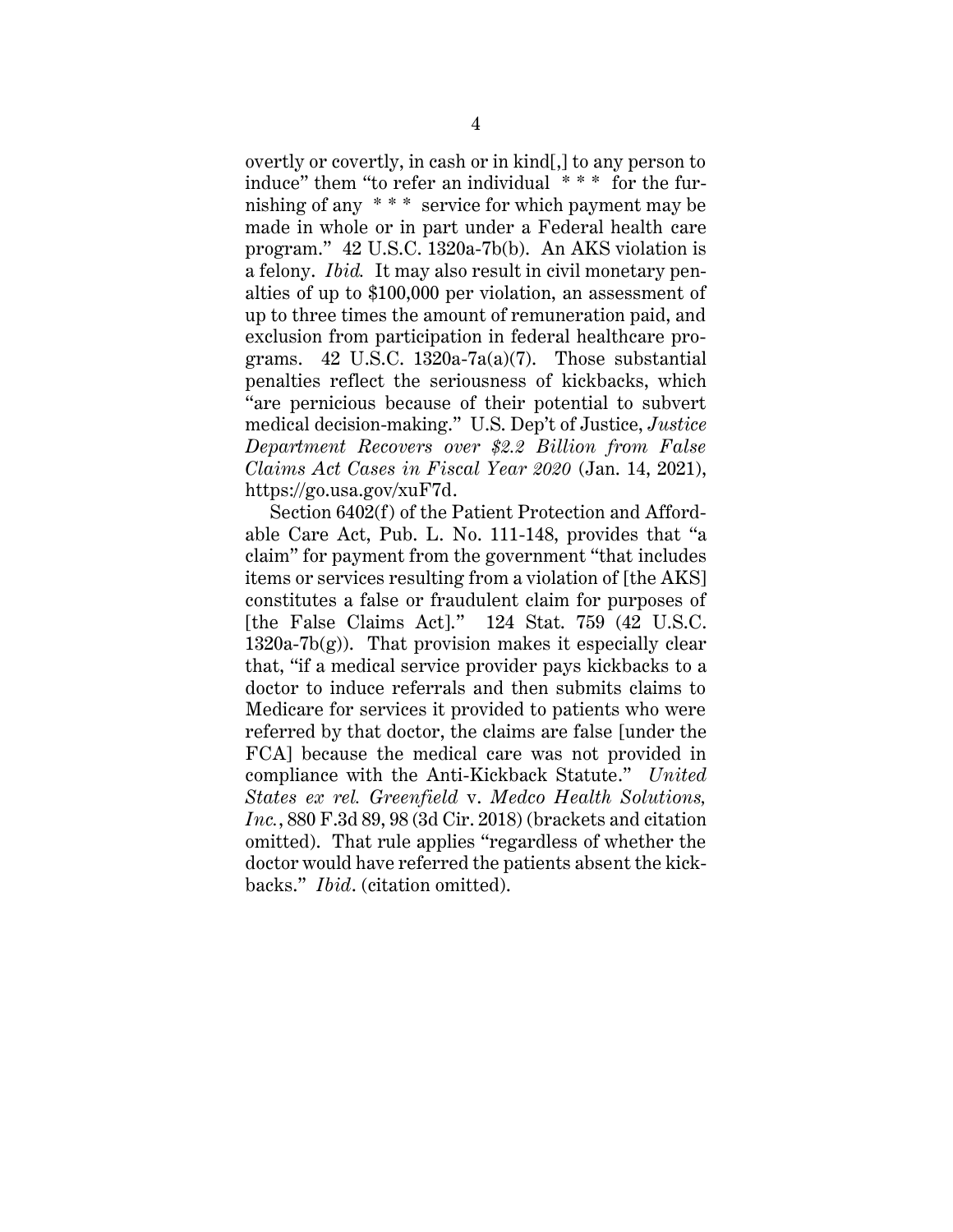#### <span id="page-10-0"></span>**B. The Present Controversy**

1. Respondent is a hospice provider operating in Georgia. Pet. App. 3a. Between December 2014 and July 2015, petitioners were employed at respondent's sister company, which the parties call "Bethany Coastal." *Ibid.*<sup>3</sup> Respondent and Bethany Coastal are organized and licensed as separate companies, but they share the same ownership and management, and they allegedly share "personnel, resources, and management software." *Ibid.* Petitioners allege that, although they were employed at Bethany Coastal, they were "effectively ... corporate insiders of" respondent. *Ibid.* 

Petitioners allege that, through their employment at Bethany Coastal, they learned that respondent was violating the FCA by seeking Medicare reimbursement for hospice services provided to patients whose referring doctors had accepted kickbacks in violation of the AKS. Pet. App. 3a-4a. Specifically, petitioners allege that respondent hired local doctors as medical directors at its facilities, or sold ownership interests in respondent to the doctors, and then paid the doctors for each patient referred by disguising the payments as dividends, bonuses, or salary. See *id.* at 4a; see also *id.* at 55a-60a (operative complaint). Petitioners further allege that some of the referring doctors were permitted to purchase ownership interests in respondent at belowmarket rates and then later to sell those interests at higher rates, see *id.* at 5a, 60a-61a, and that respondent offered the doctors vacations as compensation for referrals, see *id.* 5a n.5, 66a.

<sup>3</sup> Petitioner Debbie Helmly died during this litigation, and her estate was substituted as a party. Pet. App. 18a n.2.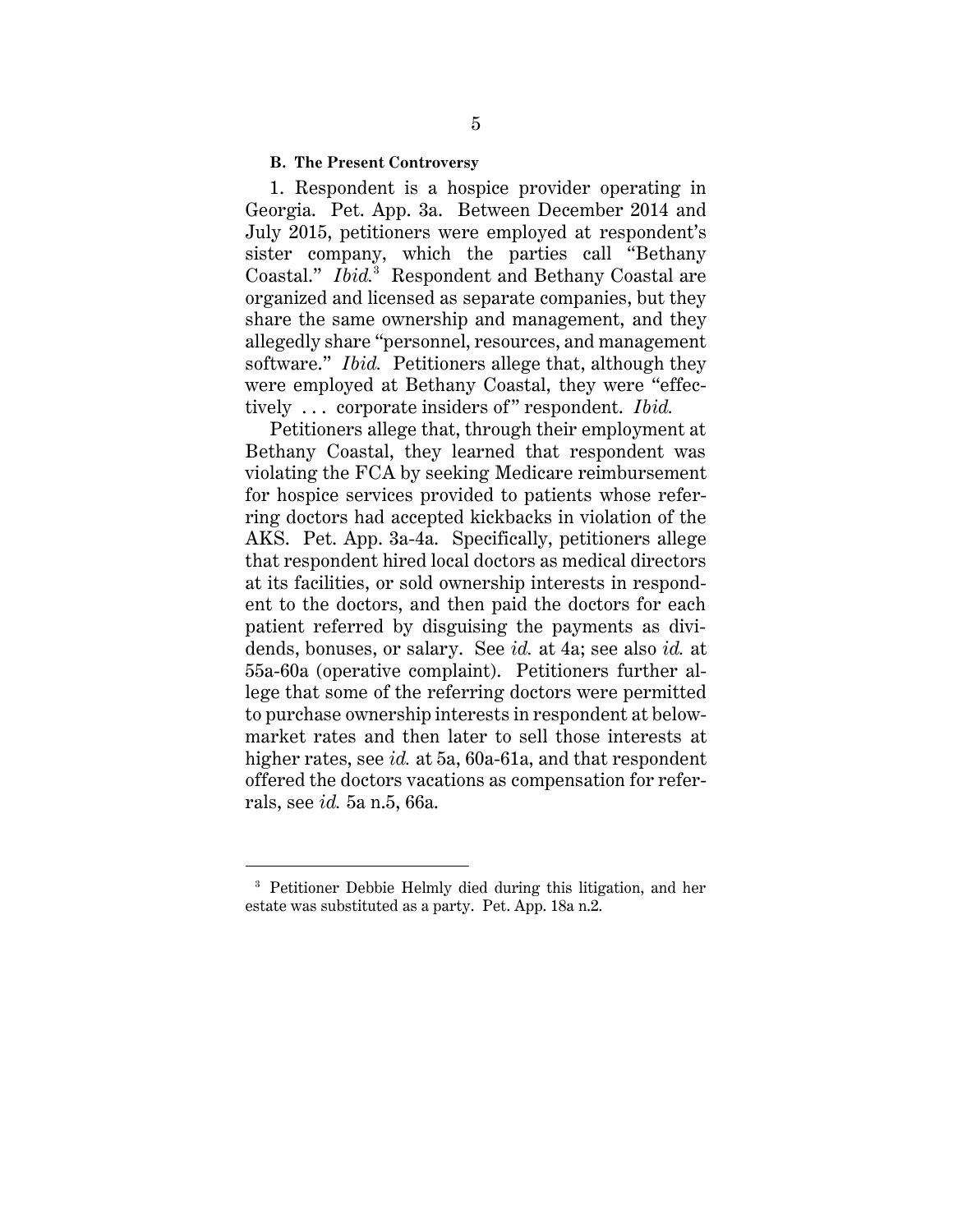Petitioners allege that the doctors who received kickbacks referred the overwhelming majority of their hospice patients to respondent. Pet. App. 5a; see *id.* at 76a (operative complaint). Petitioners further allege that they learned through their access to respondent's records and conversations with other employees that respondent sought reimbursement from Medicare for nearly all of its patients. *Id.* at 6a-7a; see *id.* at 78a-81a.

2. Petitioners filed their initial qui tam complaint in November 2016. Pet. App. 18a. The United States investigated petitioners' allegations and declined to intervene. *Id.* at 18a-19a. Petitioners' operative complaint (the third amended complaint) alleged, as relevant here, that respondent had presented false claims for payment to the government, in violation of 31 U.S.C.  $3729(a)(1)(A)$ , by submitting claims for Medicare reimbursement for patients whose care had been tainted by kickbacks. Pet. App. 85a-87a; see *id.* at 47a-85a.<sup>4</sup>

The district court dismissed petitioners' complaint on two alternative grounds. Pet. App. 17a-44a. First, the court held that petitioners' allegations of AKS violations did not satisfy Federal Rule of Civil Procedure 9(b), which requires a party alleging fraud to "state with particularity the circumstances constituting fraud." See Pet. App. 29a-34a. The court found that, while petitioners had provided "some facts to support \* \* \* an illegal kickback scheme," they had "fail[ed] to allege with particularity 'precisely what \*\*\* incentives'" were provided to the doctors for patient referrals,

<sup>4</sup> Petitioners' operative complaint also alleged that Bethany Coastal had terminated petitioners' employment for objecting to kickbacks. Pet. App. 87a. The parties settled that claim, *id.* at 7a n.6, and petitioners dismissed Bethany Coastal as a defendant, *id.*  at 19a & n.4.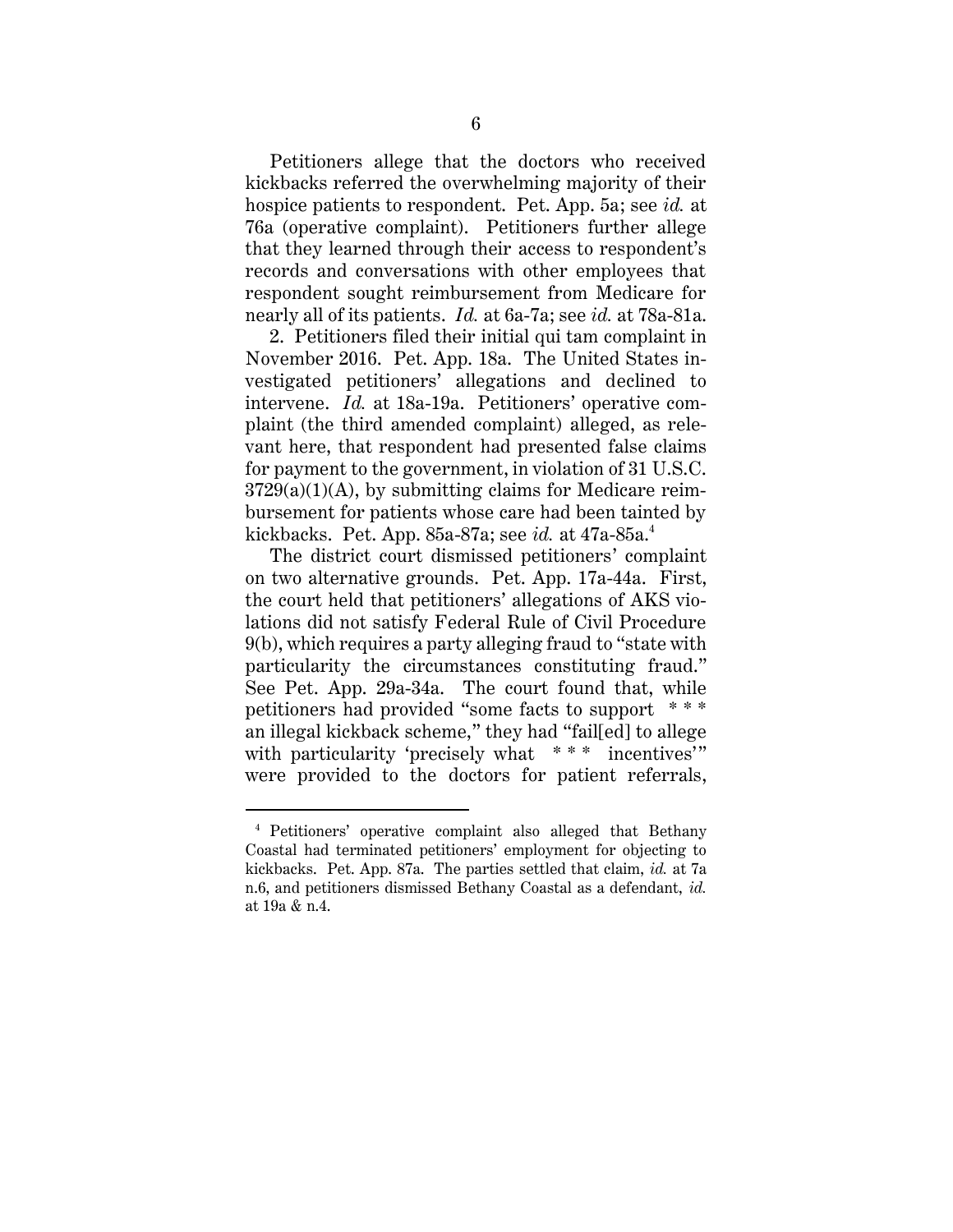"when [those incentives] were provided,' and how they were provided to the doctors." *Id.* at 31a-32a (citation and ellipsis omitted).

The district court also held that petitioners had failed to plead with particularity the submission to the government of false claims for payment. Pet. App. 34a-43a. The court found that petitioners had not alleged "specific details of false claims or example claims that were allegedly submitted," and had not otherwise provided "clear 'indicia of reliability' [that] support the actual submission of a false claim." *Id.* at 37a (citations omitted); see *id.* at 39a-41a. Petitioners argued that they had reliably shown the submission of false claims by pleading "Medicare claims data" purportedly showing that, between 2016 and 2018, the relevant doctors had "referred 100% of their [Medicare-eligible] patients to" respondent, which billed Medicare for those patients' care. *Id.* at 42a (citation omitted); see *id.* at 76a-78a (operative complaint). The district court rejected that contention, finding that the claims data were insufficiently reliable and that those data would not establish the submission of false claims in any event. See *id*. at 42a-43a. 5

3. The court of appeals affirmed. Pet. App. 1a-16a. The court agreed with the district court that petitioners had "failed to plead with particularity the submission of an actual false claim" to the government. *Id.* at 9a. Be-

<sup>5</sup> Petitioners' operative complaint also pleaded claims under the Georgia False Medicaid Claims Act. Pet. App. 85a-87a. The district court dismissed those claims for the same reasons that it found petitioners' federal FCA claims deficient. *Id.* at 25a n.7. The court also dismissed petitioners' claim alleging false statements to the federal government, in violation of 31 U.S.C.  $3729(a)(1)(B)$ , on the ground that petitioners had failed to develop that claim. Pet. App. 36a n.11.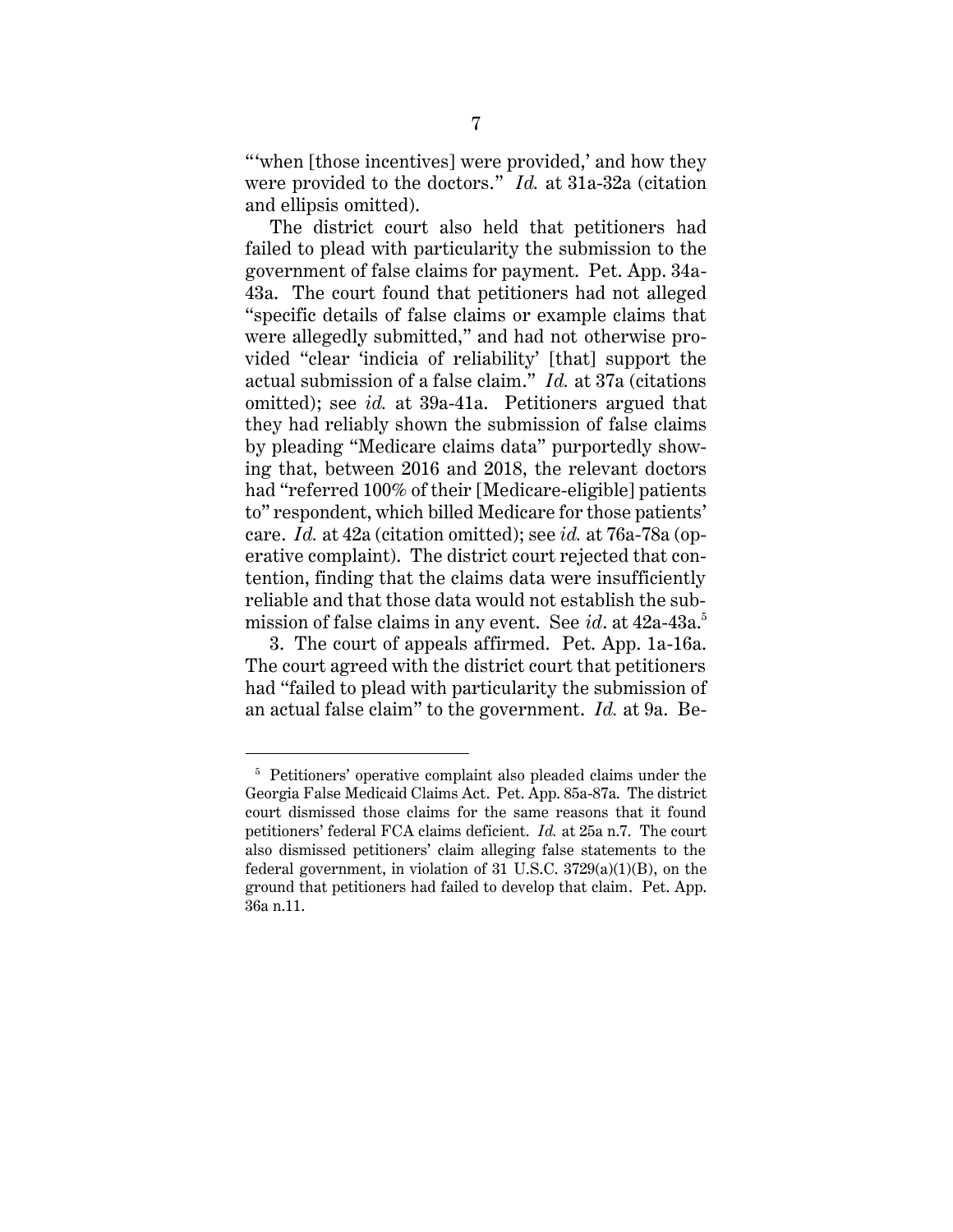cause that conclusion was a sufficient basis to affirm the judgment dismissing the complaint, the court of appeals declined to consider the district court's separate holding that petitioners had not adequately pleaded AKS violations. See *ibid.*

The court of appeals explained that, to satisfy the Rule 9(b) particularity standard, an FCA relator "must allege actual 'submission of a false claim,'" and "must do so with 'some indicia of reliability.'" Pet. App. 11a (quoting *Carrel* v. *AIDS Healthcare Found., Inc.*, 898 F.3d 1267, 1275 (11th Cir. 2018), and *United States ex rel. Clausen* v. *Laboratory Corp. of America, Inc.*, 290 F.3d 1301, 1311 (11th Cir. 2002), cert. denied, 537 U.S. 1105 (2003)). The court further stated that a relator may not ask the court to "infer[]" the submission of a false claim, *ibid.* (quoting *Carrel*, 898 F.3d at 1275), but must instead "allege the 'who,' 'what,' 'where,' 'when,' and 'how' of fraudulent submissions to the government," *ibid.* (quoting *Corsello* v. *Lincare, Inc.*, 428 F.3d 1008, 1014 (11th Cir. 2005) (per curiam), cert. denied, 549 U.S. 810 (2006)).

In arguing that "their complaint contain[ed] sufficient indicia of reliability to support their claim that [respondent] submitted false claims to the government," Pet. App. 11a, petitioners relied on their allegations that they "had access to and knowledge of [respondent's] billing practices," *id.* at 11a-12a, as well as on "data about [respondent's] Medicare claims submissions," *id*. at 12a. But the court of appeals found those allegations insufficiently particularized. The court observed that, "[d]espite [petitioners'] alleg[ed] intimate familiarity with and access to [respondent's] billing practices," petitioners had not "identif[ied] even a single, concrete example of a false claim submitted to the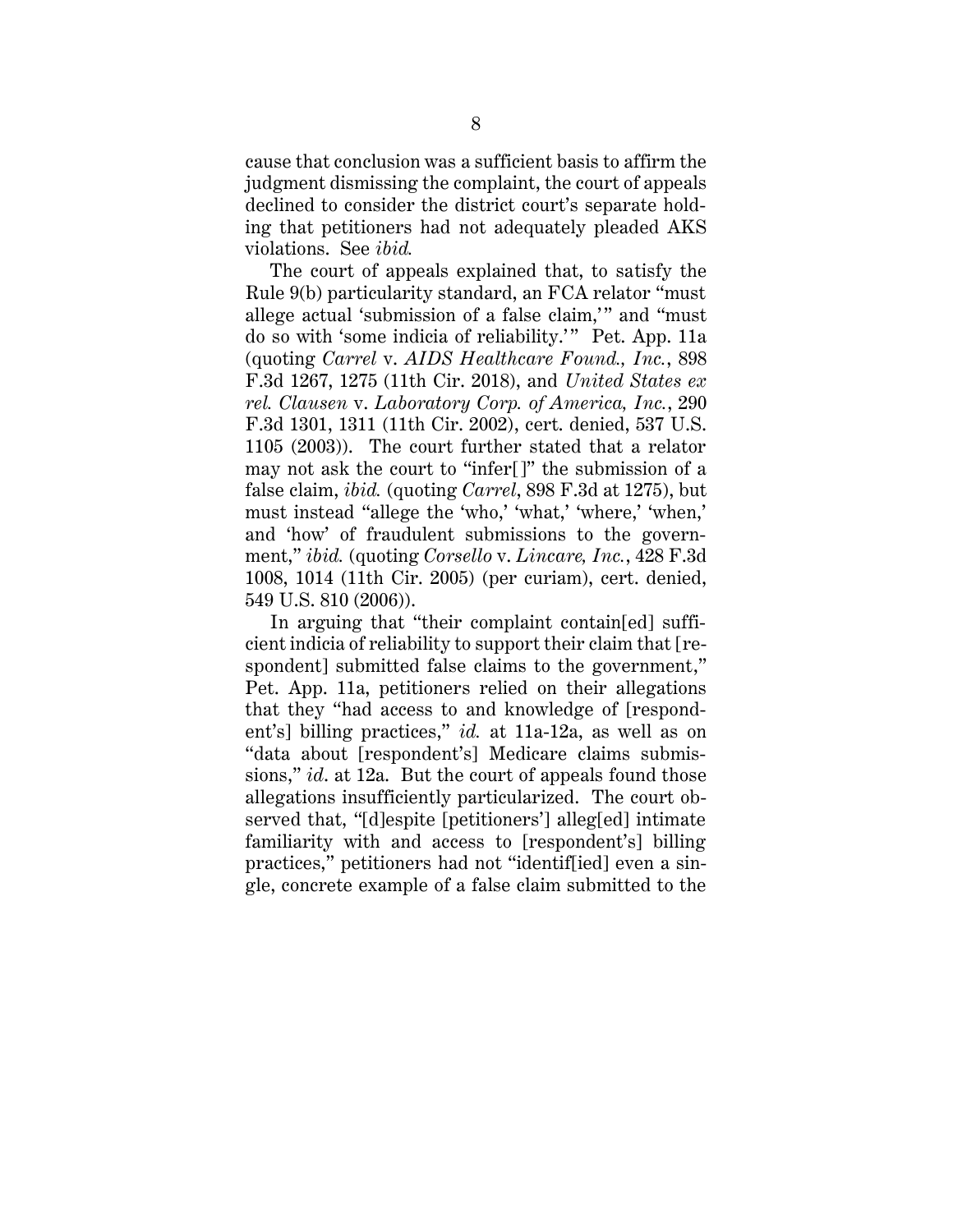government." *Id.* at 12a-13a. The court of appeals recognized that the Eleventh Circuit "do[es] not always require a sample fraudulent claim." *Id*. at 13a. The court concluded, however, that petitioners had not alleged the sort of "personal knowledge or level of participation [in the fraud] that can give rise to some indicia of reliability" regarding the submission of false claims, *ibid.*, explaining that petitioners had not "claim[ed] to have observed the submission of an actual false claim" or "personally participate[d] in the submission of false claims," *id.* at 14a.

The court of appeals also rejected, as insufficiently reliable indicia of the submission of false claims, petitioners' allegations regarding respondent's business model and 2016-2018 Medicare claims data. Pet. App. 14a-15a. The court applied its precedents holding that "a false claim cannot be 'inferred from the circumstances,'" *id.* at 15a (quoting *Corsello*, 428 F.3d at 1013), and that FCA relators "cannot 'rely on mathematical probability to conclude that a defendant surely must have submitted a false claim at some point," *id.* at 14a (quoting *Carrel*, 898 F.3d at 1277) (brackets omitted).

#### **DISCUSSION**

<span id="page-14-0"></span>Petitioners urge this Court to grant review "to resolve a longstanding circuit split about how Rule 9(b) works in FCA cases." Pet. 15. Petitioners also suggest (*ibid.*) that the Eleventh Circuit has inflexibly required every FCA relator to plead, in addition to the details of a fraudulent scheme, "specific details of false claims" submitted to the government. If the courts of appeals were applying a per se rule that every relator must plead the details of specific false claims, this Court's intervention might be warranted. In recent years, however, the courts have largely converged on an approach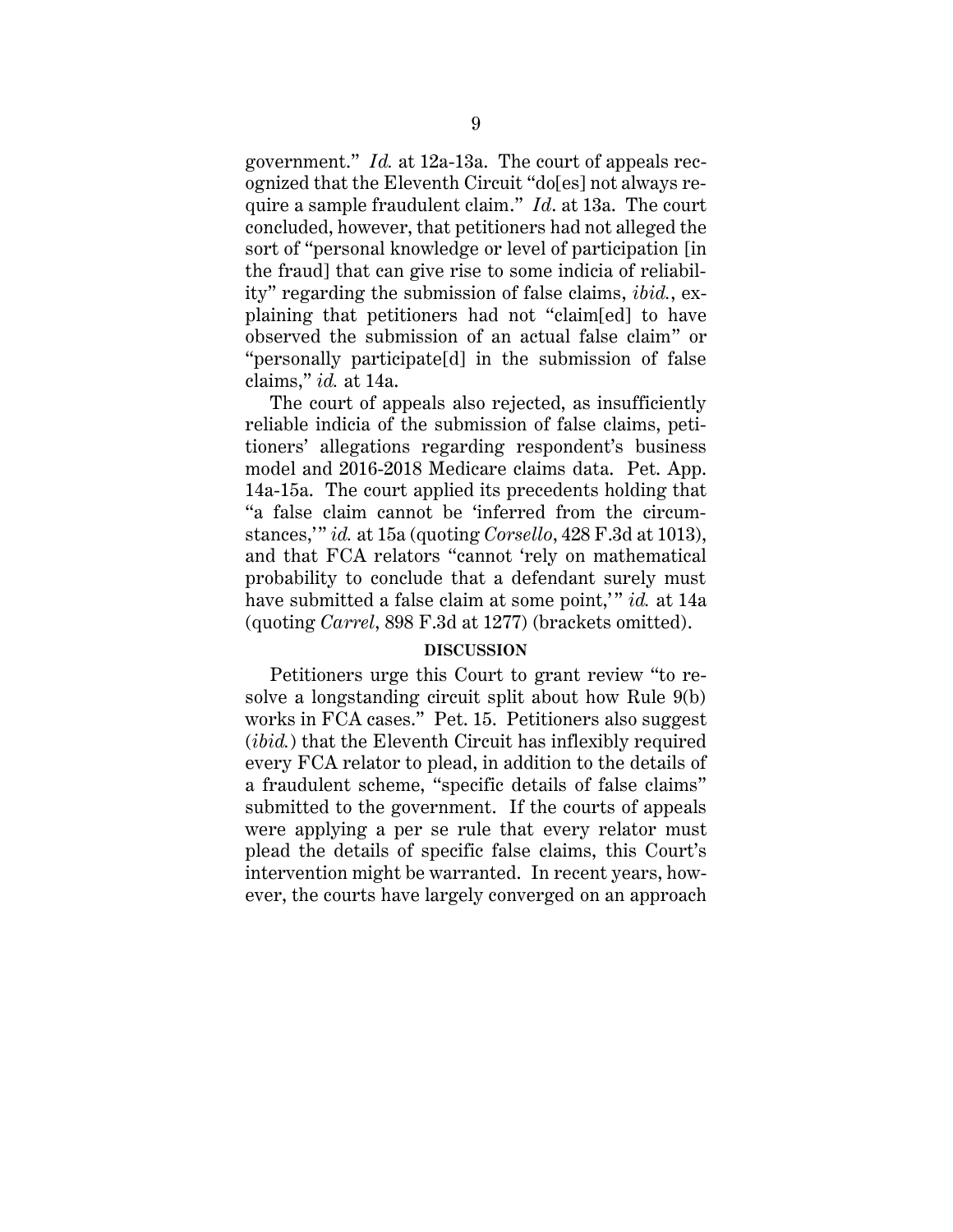that allows relators *either* to identify specific false claims *or* to plead other sufficiently reliable indicia supporting a strong inference that false claims were submitted to the government.

The Eleventh Circuit applied that standard in this case. And the divergent outcomes in the courts of appeals that petitioners view as evidence of disarray simply reflect courts' application of a fact-intensive standard to a range of different types of allegations. It is unlikely that further review by this Court would produce greater uniformity or materially clarify the Rule 9(b) pleading standard for FCA complaints.

Even if the question presented warranted further review, this case would be an unsuitable vehicle. The question whether petitioners pleaded with particularity the submission of false claims for payment to the government is closely intertwined with the separate question whether petitioners adequately pleaded AKS violations. The district court resolved that separate question against petitioners. Although the court of appeals did not reach the issue, the district court's finding would complicate this Court's consideration of the question on which petitioners seek review. The petition for a writ of certiorari should be denied.

## <span id="page-15-0"></span>**A. The Court Of Appeals Held That An FCA Relator Must Plead Facts With Some Indicia Of Reliability Showing The Defendant's Submission Of False Claims**

The petition for a writ of certiorari asserts that the Eleventh Circuit has adopted "the most rigid approach" to Rule 9(b) in FCA cases, Pet. 16, and that the decision below is representative of that approach, Pet. 18. Petitioners state that, under Eleventh Circuit precedent, it is not enough for an FCA relator to plead facts describing a fraudulent scheme "in detail." Pet. 16 (quoting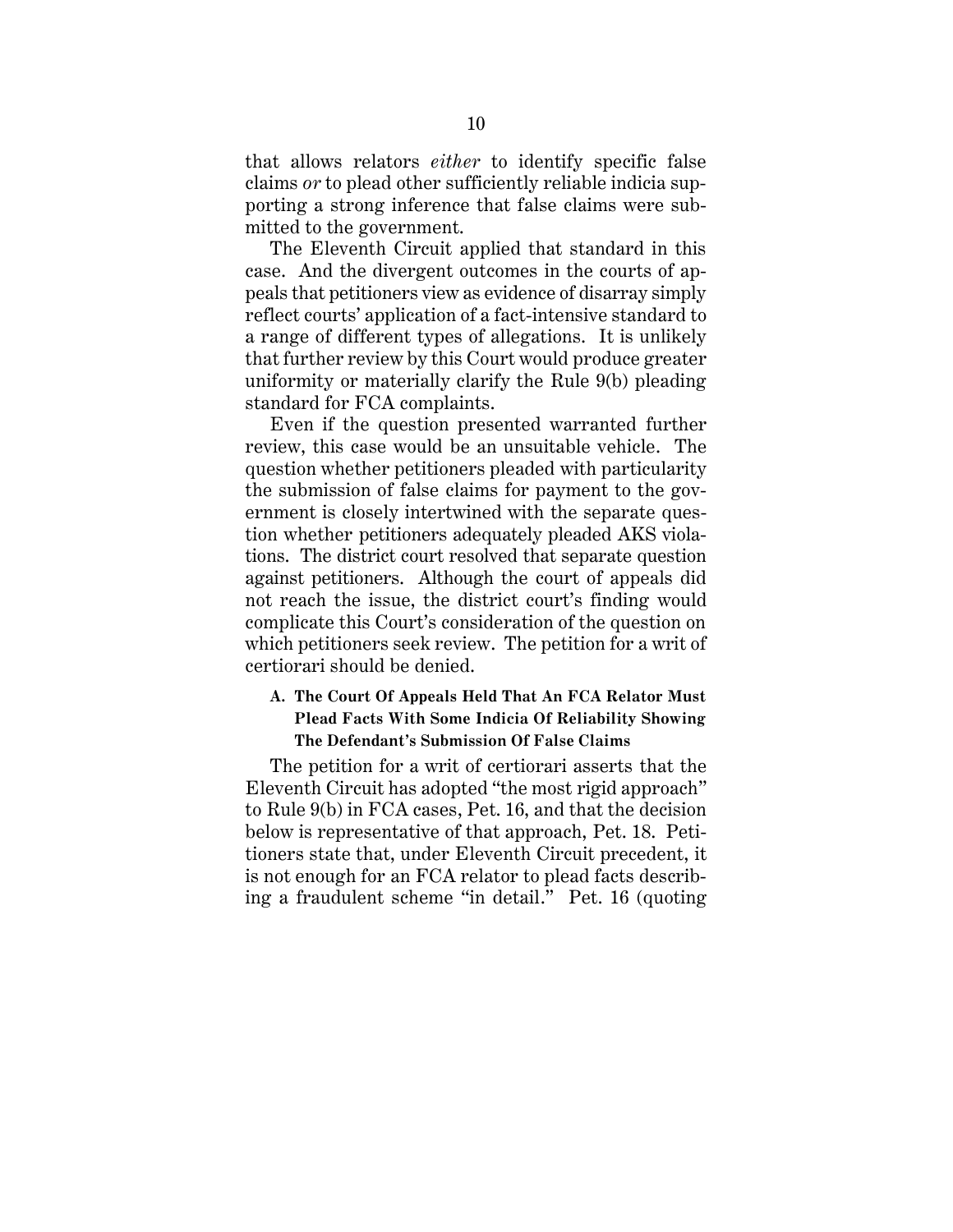*United States ex rel. Clausen* v. *Laboratory Corp. of America, Inc.*, 290 F.3d 1301, 1311 (11th Cir. 2002), cert. denied, 537 U.S. 1105 (2003)). Rather, the relator "must identify 'actual, and not merely possible or likely, claims' for payment." *Ibid*. (quoting *Clausen*, 290 F.3d at 1313). The court has also stated that the submission of a false claim cannot be "inferred from the circumstances," *ibid.* (quoting *Corsello* v. *Lincare, Inc.*, 428 F.3d 1008, 1013 (11th Cir. 2005) (per curiam), cert. denied, 549 U.S. 810 (2006)), and that relators cannot "rely on mathematical probability to conclude that the [defendant] surely must have submitted a false claim at some point," Pet. 17 (quoting *Carrel* v. *AIDS Healthcare Found., Inc.*, 898 F.3d 1267, 1277 (11th Cir. 2018)) (brackets in original). The certiorari petition distills from those decisions a firm rule that "the existence of false claims can never be inferred from circumstances, established by probability, or even shown through aggregate data; the claims themselves [must] be pleaded in detail." Pet. 18 (citing Pet. App. 11a).

In an invited amicus curiae brief in *United States ex rel. Nathan* v. *Takeda Pharmaceuticals North America, Inc.*, 572 U.S. 1033 (2014) (No. 12-1349), the United States (at 10) opposed "a per se rule that a relator must plead the details of particular false claims—that is, the dates and contents of bills or other demands for payment—to overcome a motion to dismiss." The government explained that such a "per se rule is unsupported by Rule 9(b) and undermines the FCA's effectiveness as a tool to combat fraud against the United States." *Ibid.* Instead, the government argued, "a relator's complaint satisfies Rule 9(b) if it 'alleges particular details of a scheme to submit false claims paired with reliable indicia that lead to a strong inference that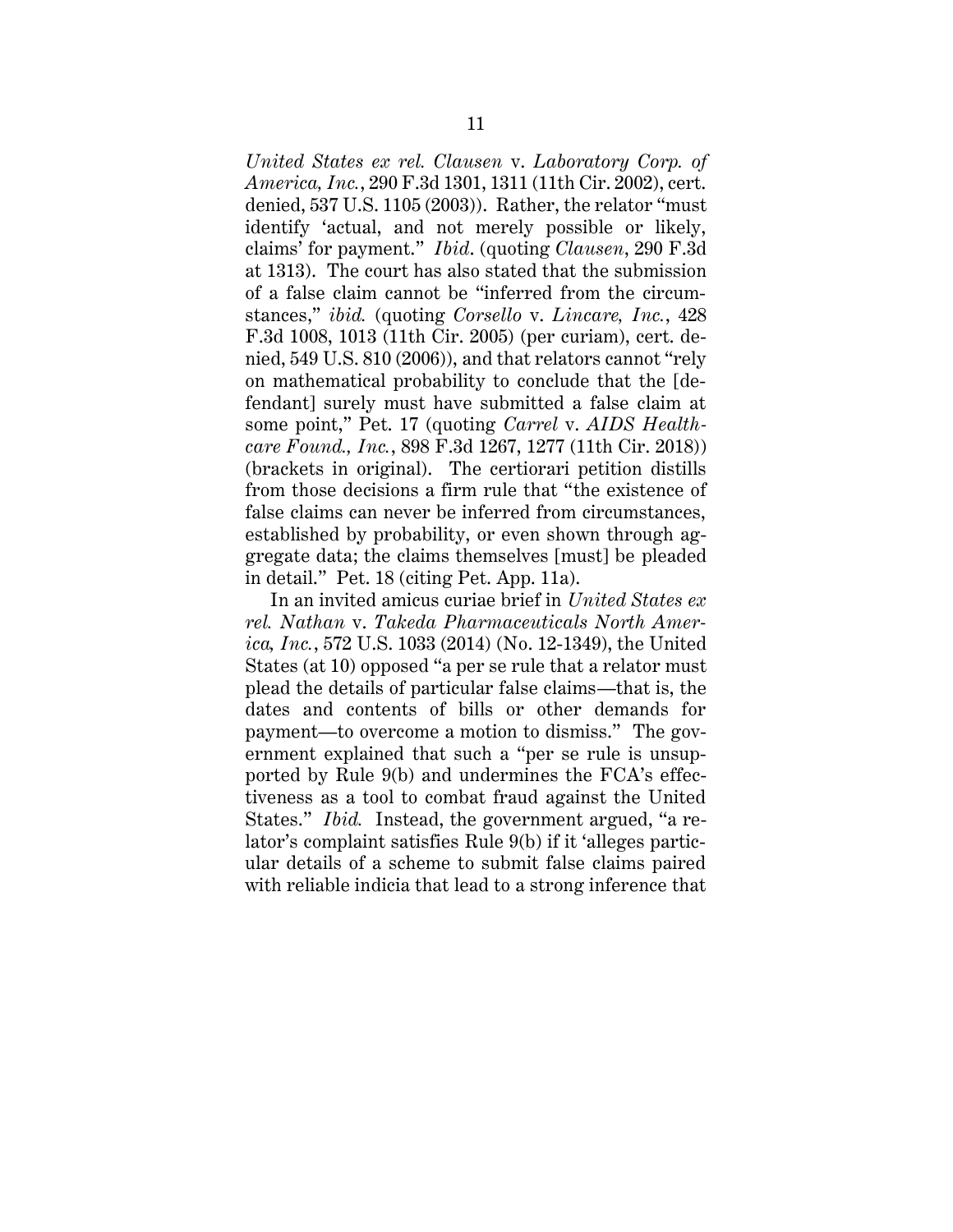claims were actually submitted.'" *Id.* at 11-12 (quoting *United States ex rel. Grubbs* v. *Kanneganti*, 565 F.3d 180, 190 (5th Cir. 2009)) (brackets omitted).

The court of appeals in this case did not adopt a per se rule like the one the United States opposed in *Nathan*. To be sure, the court invoked its precedent stating that the submission of false claims to the government "cannot be inferred from the circumstances" or established by "mathematical probability." Pet. App. 11a, 14a (quoting *Carrel*, 898 F.3d at 1275, 1277). But the court also stated that an FCA complaint could satisfy Rule 9(b) if it "allege[d] actual 'submission of a false claim' \* \* \* with 'some indicia of reliability.'" *Id.* at 11a (quoting *Carrel*, 898 F.3d at 1275, and *Clausen*, 290 F.3d at 1311). The court then identified various ways that a relator might satisfy that requirement, such as by alleging "personal knowledge [of] or participation in the fraudulent conduct." *Id.* at 13a (quoting *United States ex rel. Matheny* v. *Medco Health Solutions, Inc.*, 671 F.3d 1217, 1230 (11th Cir. 2012)). And the court specifically stated that the Eleventh Circuit "do[es] not always require a sample fraudulent claim." *Ibid.*

The court of appeals' opinion is thus best read to hold that an FCA relator must *either* plead details concerning specific false claims for payment presented to the government *or* identify other reliable bases for concluding that such claims were submitted. That standard is not significantly different from the one that the United States endorsed in *Nathan*, see pp. 11-12, *supra*, and that has been applied across several courts of appeals in recent years, see Part B, *infra*. That understanding of the decision below also accords with other Eleventh Circuit decisions in which the court has found that relators' allegations based on personal knowledge were suffi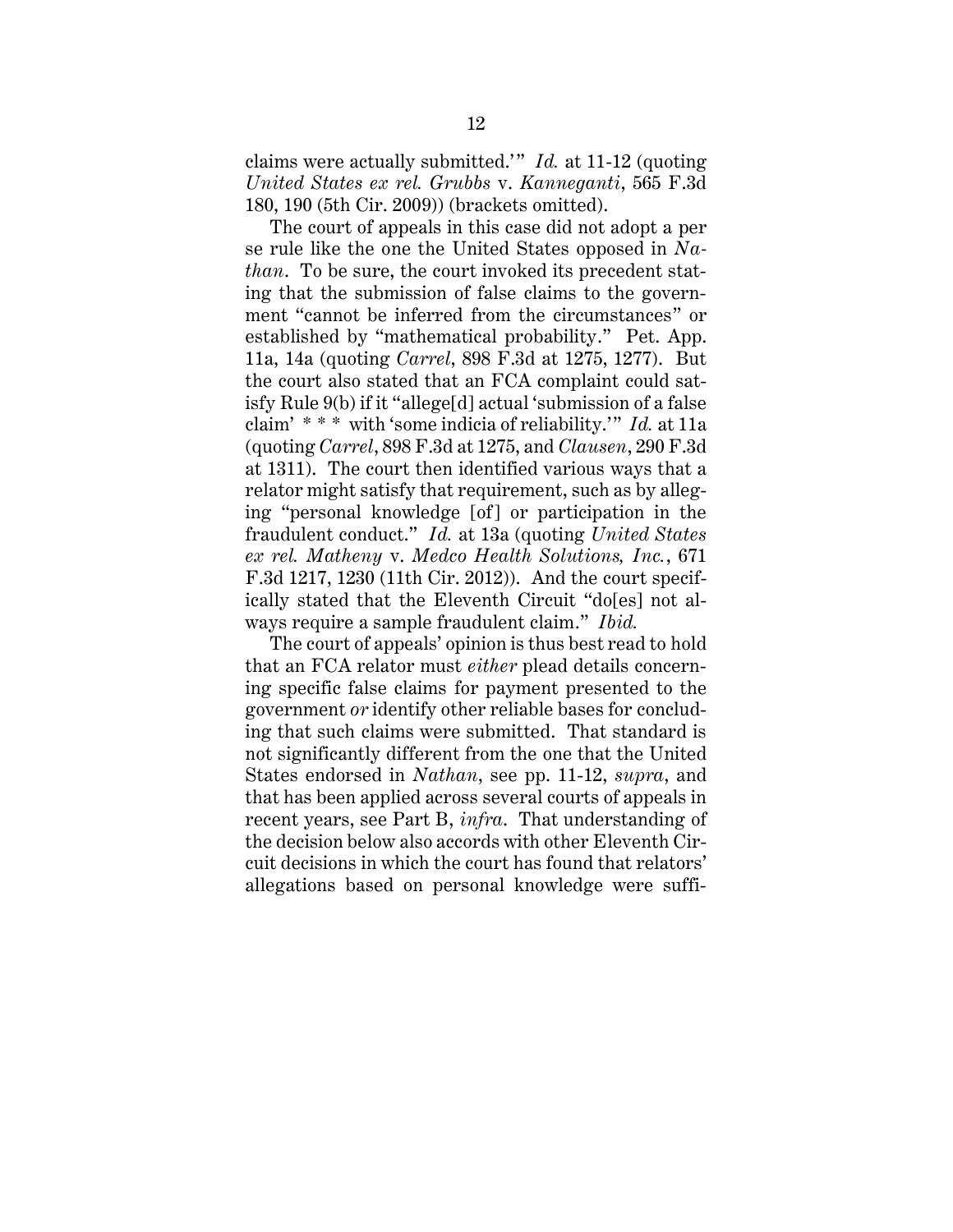ciently particularized to satisfy Rule 9(b), even though their complaints did not identify specific false claims. See *United States ex rel. Walker* v. *R&F Props. of Lake County, Inc.*, 433 F.3d 1349, 1360 (11th Cir. 2005), cert. denied, 549 U.S. 1027 (2006); *United States ex rel. Mastej* v. *Health Mgmt. Assocs., Inc.*, 591 Fed. Appx. 693, 707- 709 (11th Cir. 2014), cert. denied, 575 U.S. 1037 (2015); *Hill* v. *Morehouse Med. Assocs., Inc.*, No. 02-14429, 2003 WL 22019936, at \*5 (11th Cir. Aug. 15, 2003) (per curiam).

Indeed, although the petition for a writ of certiorari suggests (at 15) that the court of appeals categorically requires FCA relators to "plead specific details of false claims" to survive a motion to dismiss under Rule 9(b), petitioners' reply brief disclaims that view of Eleventh Circuit precedent, describing it as a "straw man." Pet. Reply Br. 1. The reply brief instead alleges a current circuit conflict "over what a relator must plead *if she lacks* representative examples" of false claims submitted to the government. *Ibid*. Petitioners thus appear to recognize that no circuit currently adheres to the categorical rule that the government opposed in *Nathan*.

Read as a whole and against the backdrop of relevant Eleventh Circuit precedent, the decision below does not reflect an outlier standard for applying Rule 9(b) to FCA complaints. And the court of appeals' fact-bound conclusion that petitioners' particular allegations here were insufficient to satisfy Rule 9(b) does not warrant this Court's review.

## <span id="page-18-0"></span>**B. The Courts Of Appeals Have Largely Converged On The Rule 9(b) Pleading Standard In FCA Cases**

Petitioners contend (Pet. 15) that the question presented is the subject of a "longstanding circuit split" that "has been repeatedly acknowledged." After sur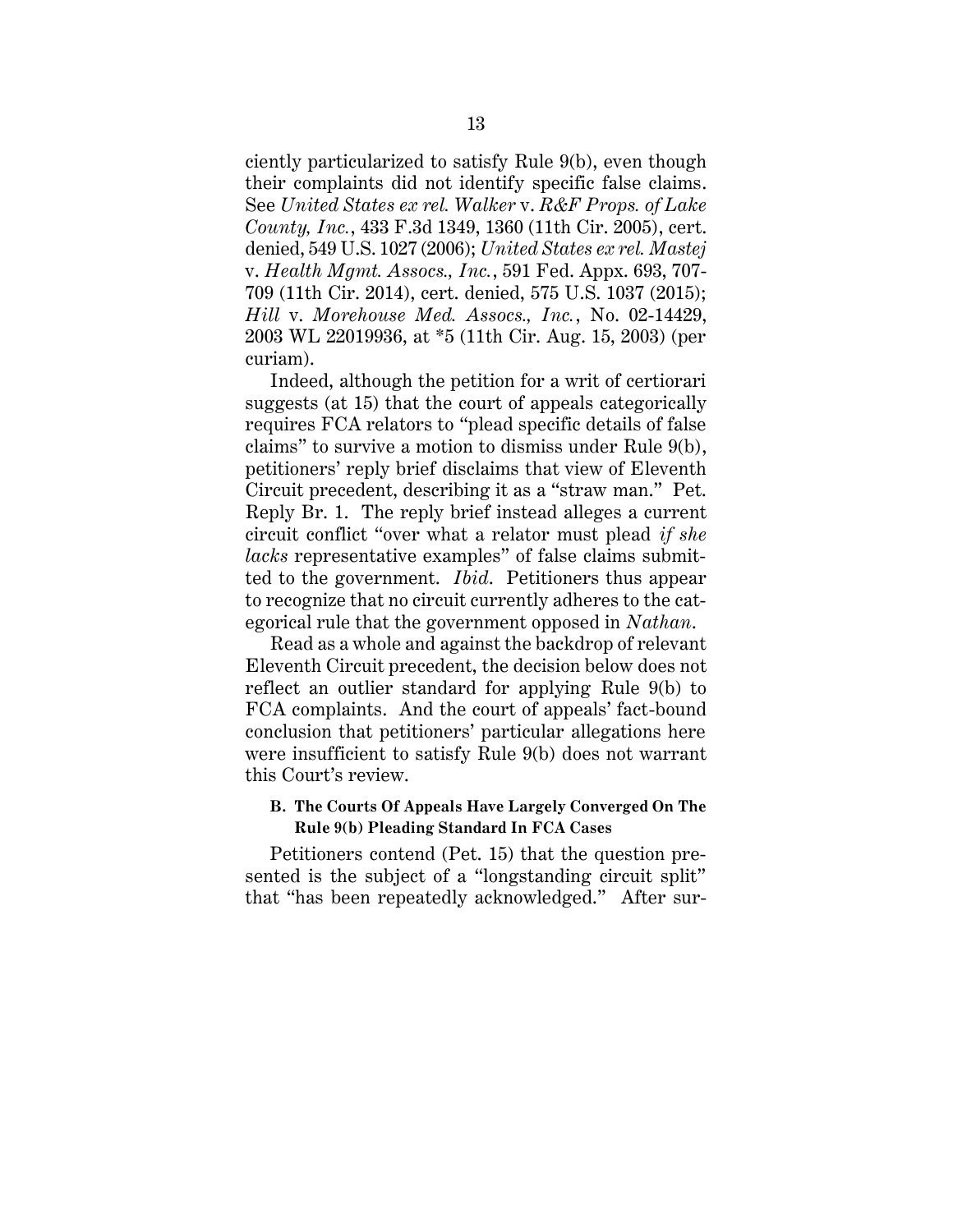veying multiple decisions applying Rule 9(b) in FCA cases, however, courts of appeals have observed that "the reports of a circuit split are \* \* \* 'greatly exaggerated.'" *United States ex rel. Chorches for Bankr. Estate of Fabula* v. *American Med. Response, Inc.*, 865 F.3d 71, 89 (2d Cir. 2017); see *United States ex rel. Prather* v. *Brookdale Senior Living Communities, Inc.*, 838 F.3d 750, 772 (6th Cir. 2016) ("This split is not nearly as deep as it first appears."). "As the various Circuits have confronted different factual variations, differences in broad pronouncements in early cases have been refined in ways that suggest a case-by-case approach that is more consistent than might at first appear." *Chorches*, 865 F.3d at 89.

1. The United States' 2014 amicus brief in *Nathan*, *supra* (No. 12-1349) explained (at 10-14) that, while some courts of appeals had erroneously articulated a per se rule requiring all FCA relators to plead the details of specific false claims, those courts "ha[d] not consistently adhered to th[at] rigid understanding of Rule 9(b)," so that the "extent of the disagreement among the lower courts" was "uncertain" and might "be capable of resolution without this Court's intervention." Since then, the specific disagreement that was the focus of the United States' brief in *Nathan* has been largely resolved. The parties here ultimately agree that no court of appeals now applies a per se rule requiring every FCA complaint to identify representative examples of specific false claims. See Br. in Opp. 34; Pet. Reply Br. 1; p. 13, *supra*; accord *Prather*, 838 F.3d at 772 ("Every circuit" that previously required relators to plead specific false claims "has retreated from such a requirement in cases in which other detailed factual allegations support a strong inference that claims were submitted.").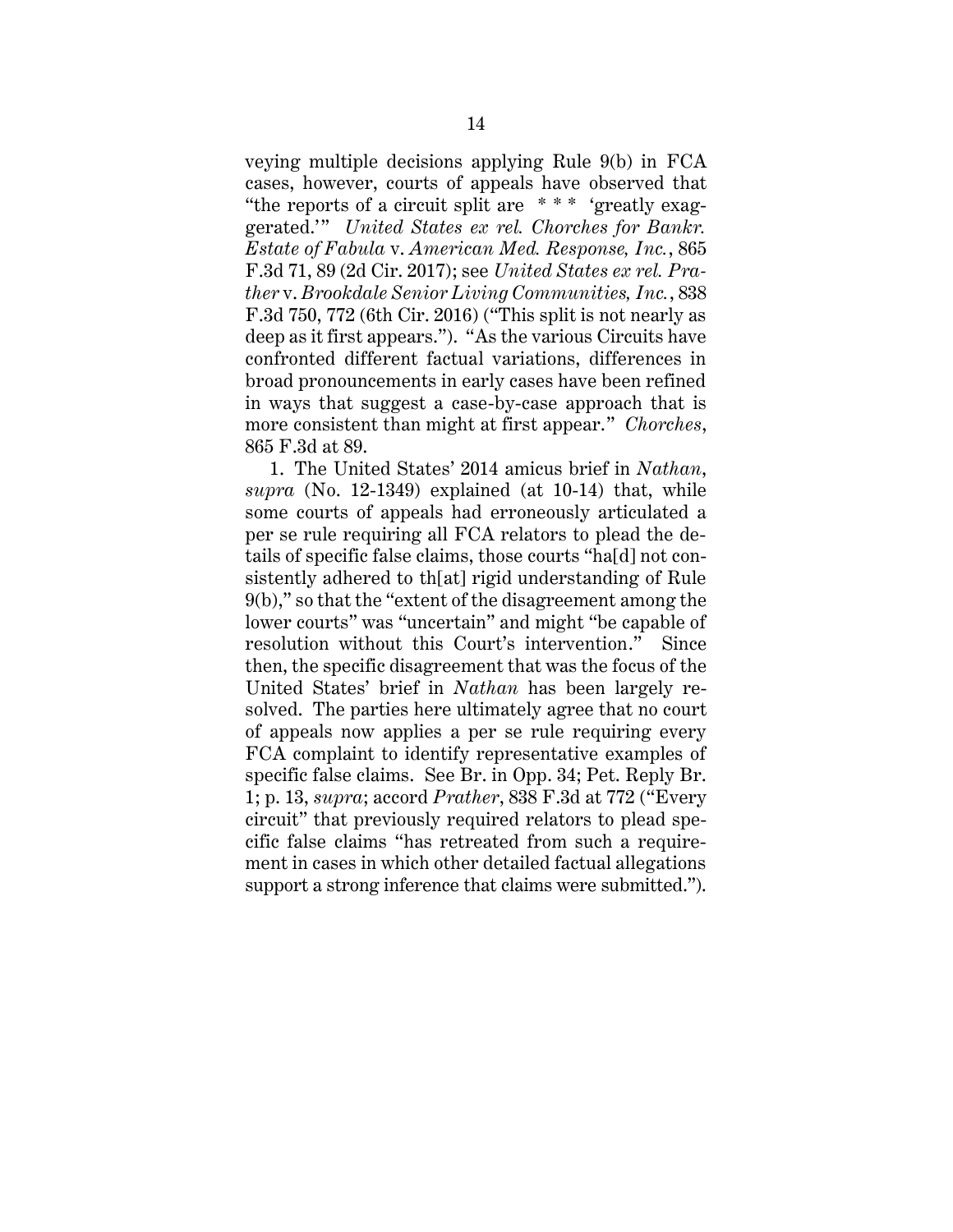Instead, the courts of appeals have largely converged on a more flexible standard, asking whether an FCA relator's complaint—in addition to providing detailed allegations describing the defendant's fraudulent scheme—contains some "indicia of reliability" to support a strong inference that the defendant submitted false claims for payment to the government. As described above, the Eleventh Circuit has endorsed that standard, both in the decision below, Pet. App. 11a, 13a, and in some other cases, *e.g.*, *Clausen*, 290 F.3d at 1311 (stating that "some indicia of reliability must be given in the complaint to support the allegation of *an actual false claim* for payment being made to the Government"). Five other courts of appeals have articulated essentially the same standard, under which an FCA complaint satisfies Rule 9(b) if it "alleg[es] particular details of a scheme to submit false claims paired with reliable indicia that lead to a strong inference that claims were actually submitted." *Grubbs*, 565 F.3d at 190 (5th Cir.); see *United States ex rel. Strubbe* v. *Crawford County Mem'l Hosp.*, 915 F.3d 1158, 1163 (8th Cir.), cert. denied, 140 S. Ct. 553 (2019); *United States ex rel. Customs Fraud Investigations, LLC.* v. *Victaulic Co.*, 839 F.3d 242, 258 (3d Cir. 2016), cert. denied, 138 S. Ct. 107 (2017); *United States ex rel. Heath* v. *AT&T, Inc.*, 791 F.3d 112, 126 (D.C. Cir. 2015), cert. denied, 579 U.S. 927 (2016); *Ebeid* v. *Lungwitz*, 616 F.3d 993, 998- 999 (9th Cir.), cert. denied, 562 U.S. 1102 (2010).

The Seventh and Tenth Circuits have not used the term "reliable indicia," but their articulations of the Rule 9(b) standard do not appear to be meaningfully different. See *United States ex rel. Mamalakis* v. *Anesthetix Mgmt. LLC*, 20 F.4th 295, 301 (7th Cir. 2021) (relator can plead the submission of false claims "by includ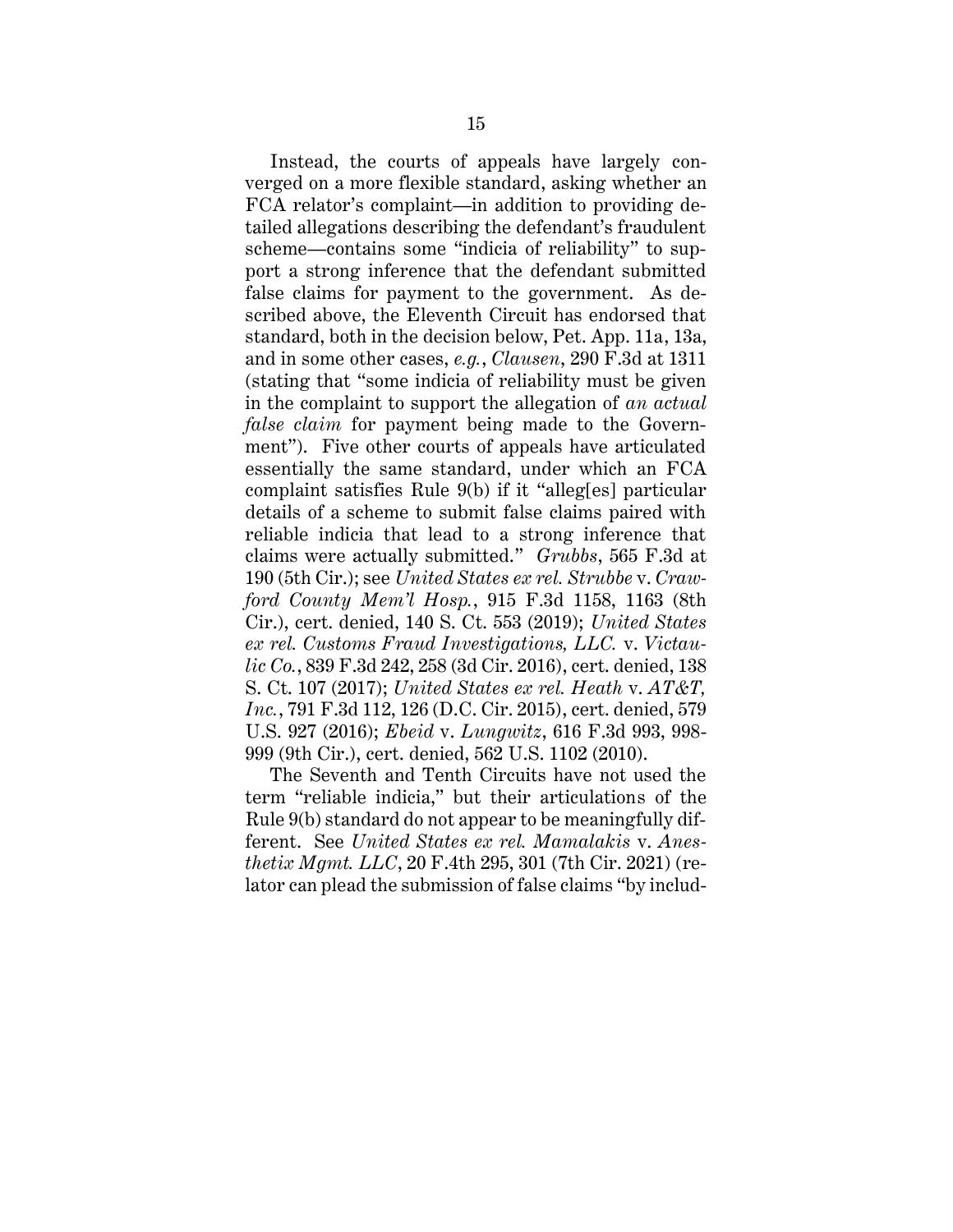ing particularized factual allegations that give rise to a plausible inference of fraud"); *United States ex rel. Polukoff* v. *St. Mark's Hosp.*, 895 F.3d 730, 745 (10th Cir. 2018) (relator "need only show the specifics of a fraudulent scheme and provide an adequate basis for a reasonable inference that false claims were submitted as part of that scheme") (citation omitted). The Second Circuit's standard is similar with one caveat: it holds that relators can satisfy Rule 9(b) with "plausible allegations \* \* \* that lead to a strong inference that specific claims were indeed submitted," as opposed to "details of actual bills or invoices submitted to the government"—"so long as" the relator alleges "that information about the details of the claims submitted are peculiarly within the opposing party's knowledge." *Chorches*, 865 F.3d at 93.

Although the First, Fourth, and Sixth Circuits have placed greater emphasis than other courts of appeals on FCA relators pleading details regarding specific false claims for payment, each of those courts has recognized that such details are not invariably required. The First Circuit generally expects relators to "allege the essential particulars of at least some [specific] false claims," but recognizes that, "where the defendant allegedly 'induced *third parties* to file false claims with the government[,] a relator could satisfy Rule  $9(b)$  \*\*\* without necessarily providing details as to each false claim'" by alleging "the details of the scheme" combined with "'reliable indicia that lead to a strong inference that claims were actually submitted.'" *United States ex rel. Nargol* v. *DePuy Orthopaedics, Inc.*, 865 F.3d 29, 39 (2017) (citation and ellipsis omitted), cert. denied, 138 S. Ct. 1551 (2018). The Fourth Circuit generally requires relators to describe specific false claims, but it has also permit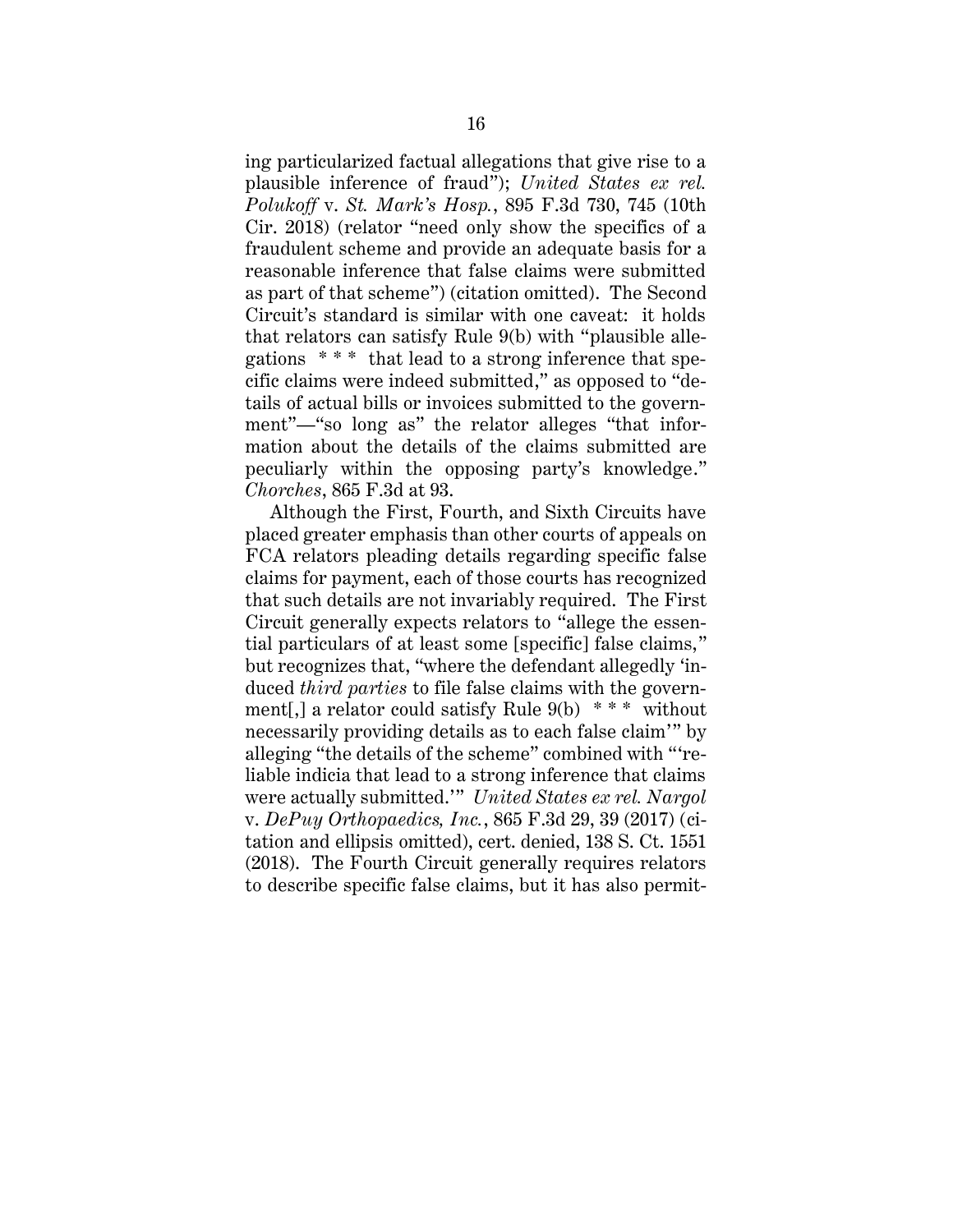ted relators to "allege a pattern of conduct that would '*necessarily* have led to the submission of false claims' to the government for payment." *United States ex rel. Grant* v. *United Airlines Inc.*, 912 F.3d 190, 197 (2018) (brackets and citation omitted). The Sixth Circuit has stated that specific allegations concerning the defendant's claims for payment are usually required, but it has also recognized an exception where the relator pleads "specific facts based on her personal billing-related knowledge that support a strong inference that specific false claims were submitted for payment." *Prather*, 838 F.3d at 773.

In sum, the circuit disagreement identified in the United States' *Nathan* brief has now subsided, and the courts of appeals permit at least some FCA relators to plead the defendant's submission of false claims for payment even without identifying representative examples or specific details of the defendant's claims.

2. Petitioners contend (Pet. Reply Br. 1-2) that the circuits continue to disagree over "what counts as 'reliable indicia'" that false claims were submitted, with some courts applying a "rigid rule [that] requires specifics of false claims or claim-specific knowledge" and other courts applying a "flexible rule [that] allows relators to plead other facts that make the presentment of claims plausible." But it is unsurprising that various courts of appeals, in the course of applying the factintensive "reliable indicia" standard, have reached divergent results across cases involving a wide range of factual allegations. And although courts of appeals have expressed different degrees of willingness to infer the submission of false claims "based on probability, logic, and circumstantial evidence," *id.* at 3, the courts' statements generally appear to reflect different judges' sub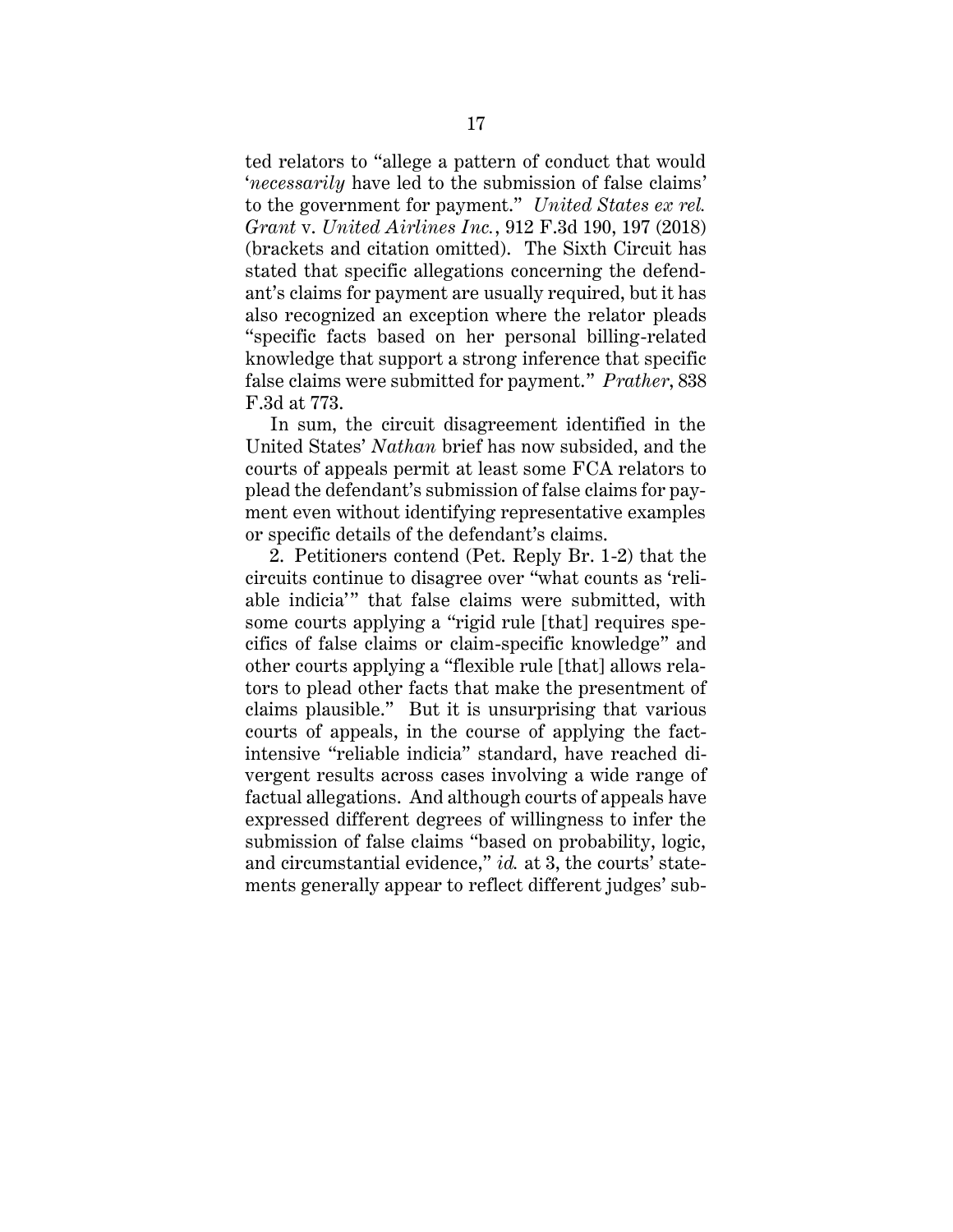jective assessments of the reliability of the particular allegations at issue, as opposed to a choice among competing legal standards.

The question that once divided the circuits—whether qui tam relators are categorically required to identify illustrative false claims in order to plead fraud with the "particularity" that Rule 9(b) requires—presented the courts with a binary choice and was susceptible of definitive resolution through a yes-or-no answer. As events transpired, the courts of appeals have effectively resolved that question in the negative without this Court's intervention. See pp. 15-17, *supra*. By contrast, the question "What allegations will provide sufficient indicia of reliability in cases where illustrative false claims are unavailable?" is not subject to any single answer. The existing disuniformity in the courts of appeals' decisions does not appear to be materially greater than what would be expected from the application of a fact-intensive standard. And under any formulation of the governing standard that this Court might announce, lower courts would still be required to evaluate whether each FCA complaint satisfies Rule 9(b) "on a case-by-case basis." *United States ex rel. Atkins* v. *McInteer*, 470 F.3d 1350, 1358 (11th Cir. 2006).

#### <span id="page-23-0"></span>**C. The Court Of Appeals' Decision Does Not Warrant This Court's Review**

1. As a result of the courts of appeals' general convergence toward a fact-driven and flexible Rule 9(b) standard in FCA cases, the question of the appropriate pleading standard does not warrant this Court's review. Even if every court of appeals articulated precisely the same standard for applying Rule 9(b) in FCA cases, the application of such a general standard to each case's individual facts would necessarily produce some varia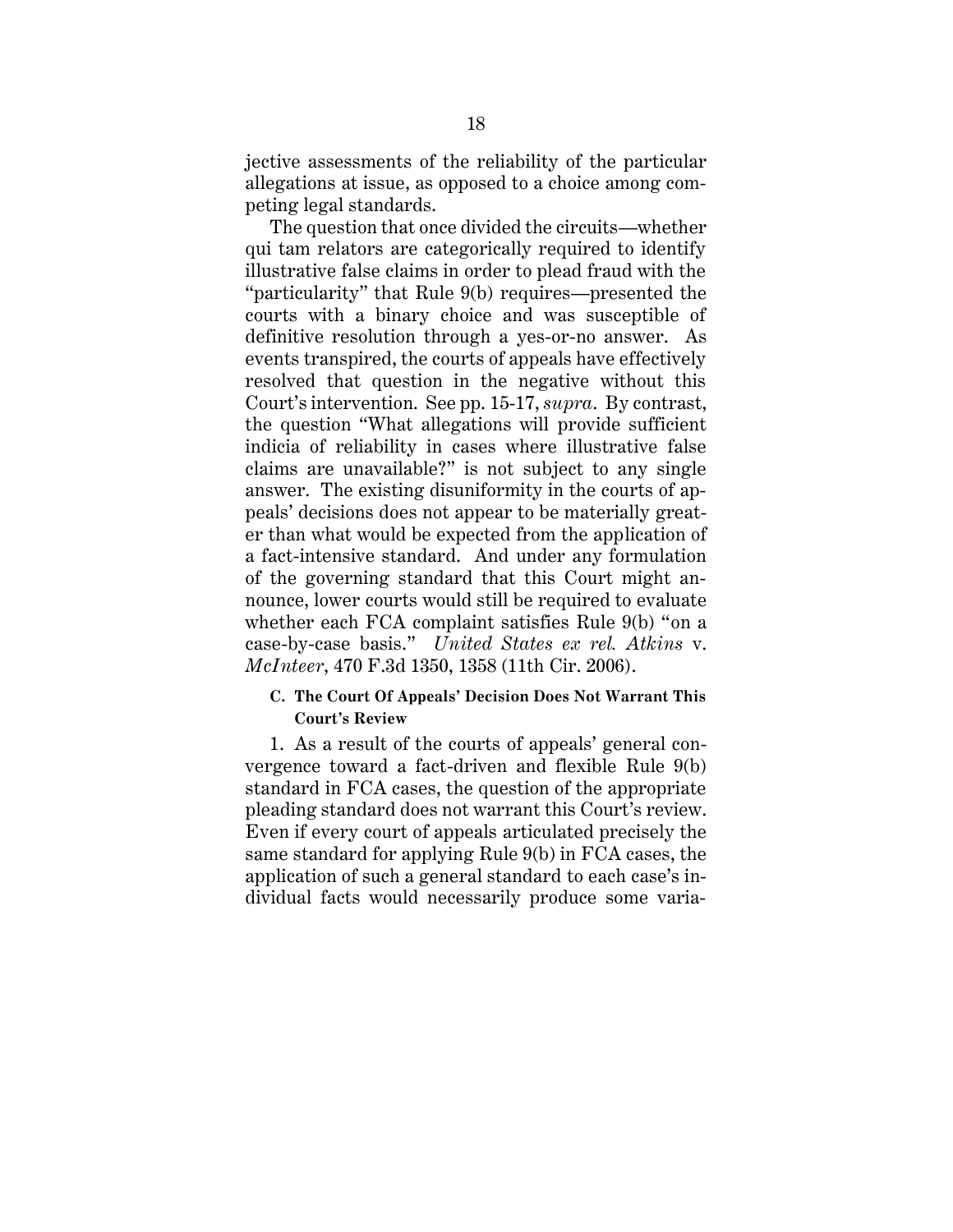tions and differing glosses. This Court's review therefore could not reasonably be expected to produce a bright-line rule or otherwise eliminate all disuniformity among the courts of appeals.

Moreover, the question presented arises only in the subset of FCA cases where the plaintiff can describe in detail the defendant's fraudulent scheme, but is unable to plead details concerning the false claims for payment that the defendant submitted to the government. FCA claims litigated by the United States should rarely if ever present that circumstance, because the United States will typically have access to any claims for payment that the defendant submitted.

2. Even if the Rule 9(b) pleading standard warranted further review in an appropriate case, this would not be a suitable vehicle. The other ground on which the district court found petitioners' complaint to be deficient—the failure to plead with particularity the details of respondent's alleged kickback scheme—is closely intertwined with the question whether petitioners adequately pleaded the submission of false claims.

The operative complaint's allegation that referring doctors received illegal kickbacks was petitioners' only basis for asserting that respondent's claims for payment were false. See Pet. App. 7a (observing that petitioners' FCA claims were "based on illegal kickbacks"). Thus, in order for petitioners to plead their FCA claim, they needed to allege with particularity not only that respondent submitted claims for Medicare reimbursement, but also that the specific patients who were the subject of those Medicare claims were referred by doctors who had received kickbacks. That, in turn, required allegations concerning when the doctors named in the scheme received kickbacks and when the relevant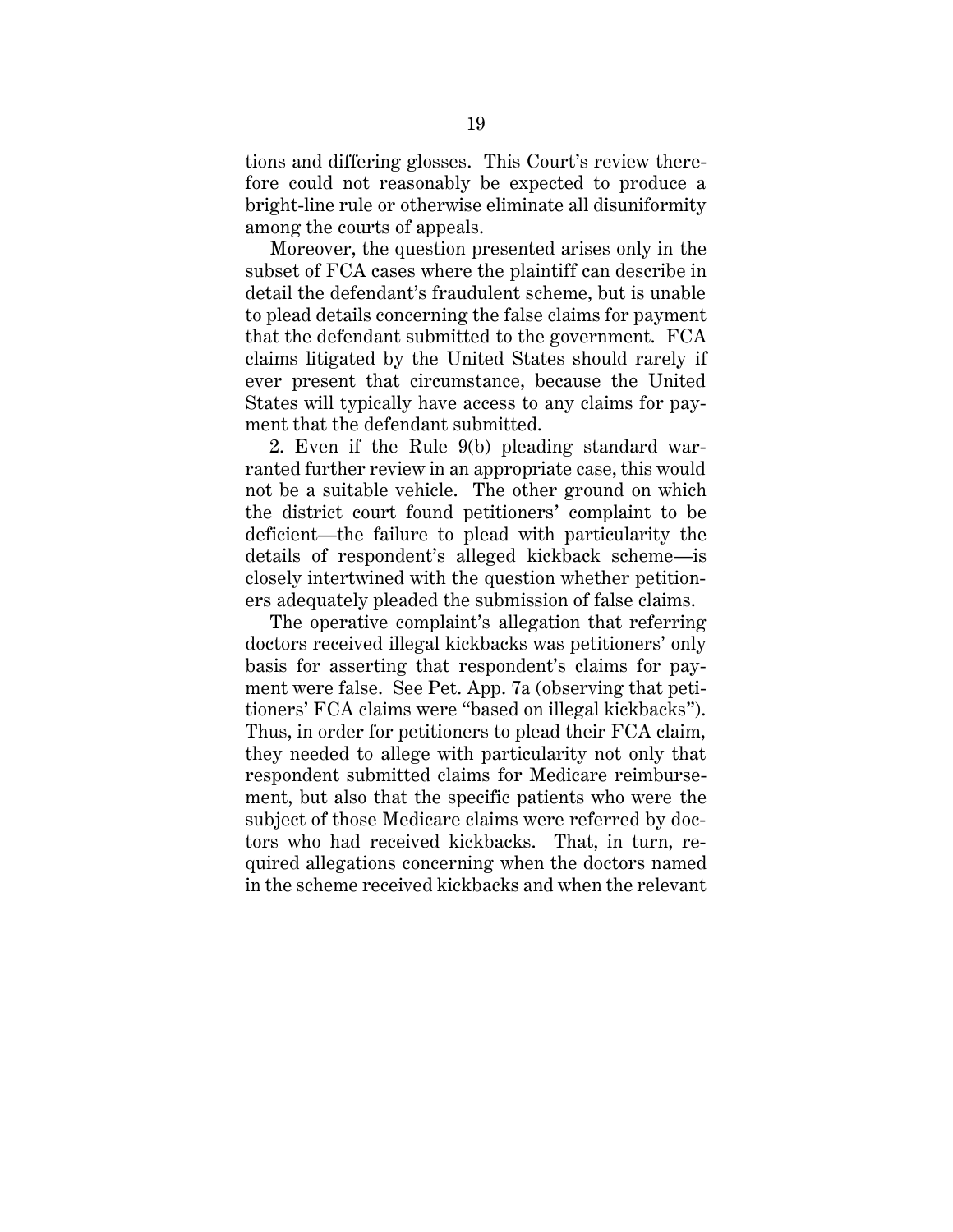claims for payment were submitted to the government for those patients' care.

The district court found, however, that petitioners had not adequately pleaded those facts. While the complaint identified the doctors at issue and the individual employed by respondent who had allegedly paid them, the court found that the complaint contained "no details" regarding "'precisely what \* \* \* incentives'" were paid to those doctors, "'when they were provided,'" or "how they were provided." Pet. App. 31a-32a (citation omitted). The district court further stated that petitioners had not pleaded any "specific dates that [respondent] paid doctors" or identified "any specific patient" referred after a doctor had accepted kickbacks. *Id.* at 32a.

Because the court of appeals "agree[d] with the district court that [petitioners] failed to plead with particularity the submission of an actual false claim," Pet. App. 9a, the court found it unnecessary to review the district court's finding that petitioners' AKS allegations were inadequate. But that unreviewed finding would complicate this Court's analysis of the closely related question whether petitioners adequately pleaded that respondent's Medicare claims were "false." As petitioners emphasize (Pet. 30-31), their FCA action turns not on the details of the claims for payment that respondent submitted, but on their allegations that those claims were tainted by kickbacks. It therefore would be difficult for this Court to determine whether petitioners pleaded the submission of *false* claims with sufficient particularity without also addressing petitioners' disputed contention that they adequately pleaded a fraudulent kickback scheme.